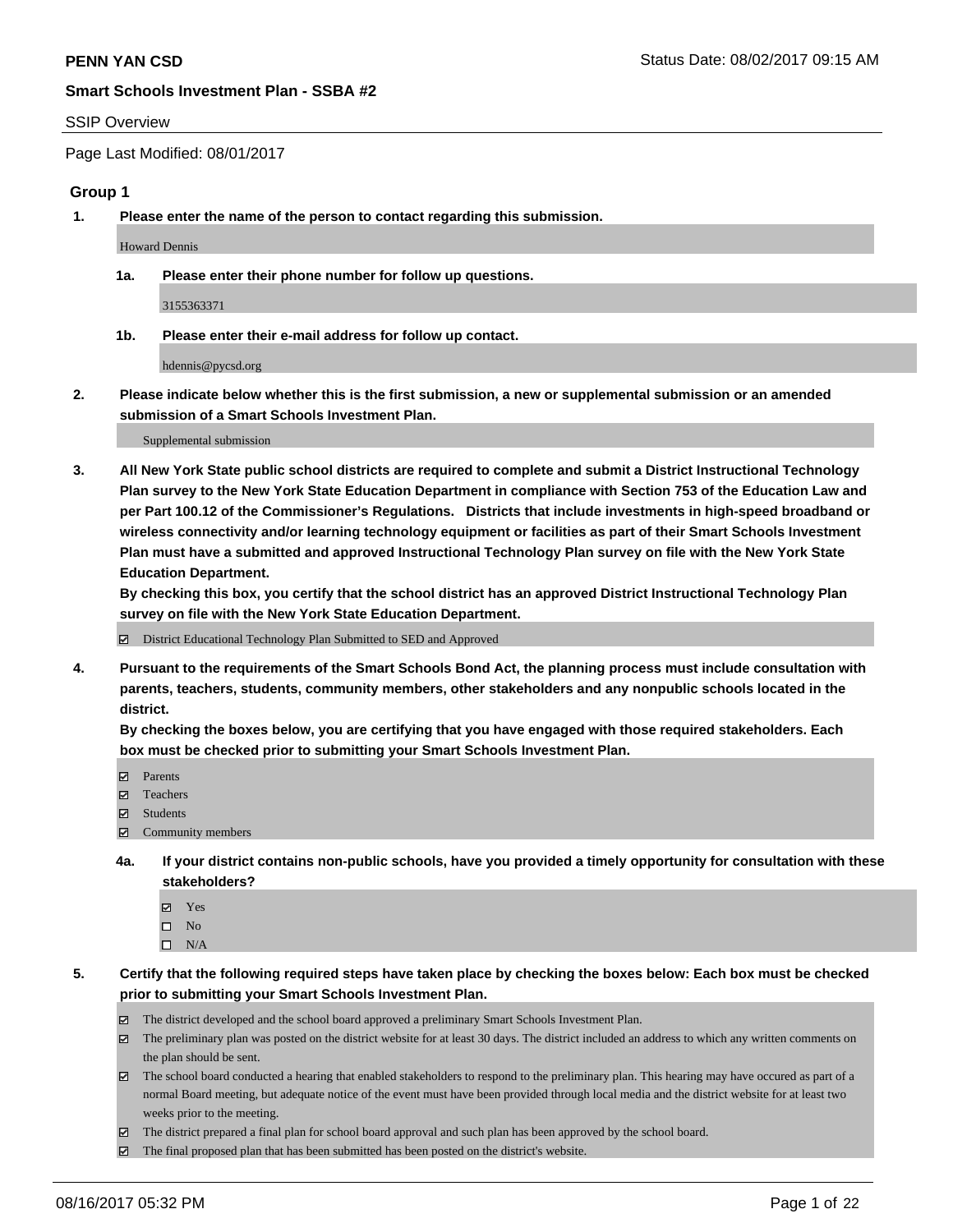## SSIP Overview

Page Last Modified: 08/01/2017

**5a. Please upload the proposed Smart Schools Investment Plan (SSIP) that was posted on the district's website, along with any supporting materials. Note that this should be different than your recently submitted Educational Technology Survey. The Final SSIP, as approved by the School Board, should also be posted on the website and remain there during the course of the projects contained therein.**

Smart\_Schools\_Investment\_Plan\_\_2-\_PRELIMINARY\_PLAN\_-\_PENN\_YAN\_CSD.pdf

**5b. Enter the webpage address where the final Smart Schools Investment Plan is posted. The Plan should remain posted for the life of the included projects.**

http://www.pycsd.org/pages/Penn\_Yan\_CSD/Program\_and\_Services/Instruction\_and\_Staff\_Developm (left hand side under news, cover page provides instructions on where to send comments)

**6. Please enter an estimate of the total number of students and staff that will benefit from this Smart Schools Investment Plan based on the cumulative projects submitted to date.**

1,800

**7. An LEA/School District may partner with one or more other LEA/School Districts to form a consortium to pool Smart Schools Bond Act funds for a project that meets all other Smart School Bond Act requirements. Each school district participating in the consortium will need to file an approved Smart Schools Investment Plan for the project and submit a signed Memorandum of Understanding that sets forth the details of the consortium including the roles of each respective district.**

 $\Box$  The district plans to participate in a consortium to partner with other school district(s) to implement a Smart Schools project.

**8. Please enter the name and 6-digit SED Code for each LEA/School District participating in the Consortium.**

| <b>Partner LEA/District</b> | ISED BEDS Code |
|-----------------------------|----------------|
| (No Response)               | (No Response)  |

**9. Please upload a signed Memorandum of Understanding with all of the participating Consortium partners.**

(No Response)

**10. Your district's Smart Schools Bond Act Allocation is:**

\$1,275,268

**11. Enter the budget sub-allocations by category that you are submitting for approval at this time. If you are not budgeting SSBA funds for a category, please enter 0 (zero.) If the value entered is \$0, you will not be required to complete that survey question.**

|                                       | Sub-           |
|---------------------------------------|----------------|
|                                       | Allocations    |
| <b>School Connectivity</b>            | l 0            |
| Connectivity Projects for Communities | $\overline{0}$ |
| <b>Classroom Technology</b>           | 297,468        |
| Pre-Kindergarten Classrooms           | l O            |
| Replace Transportable Classrooms      | $\Omega$       |
| High-Tech Security Features           | <b>0</b>       |
| Totals:                               | 297,468        |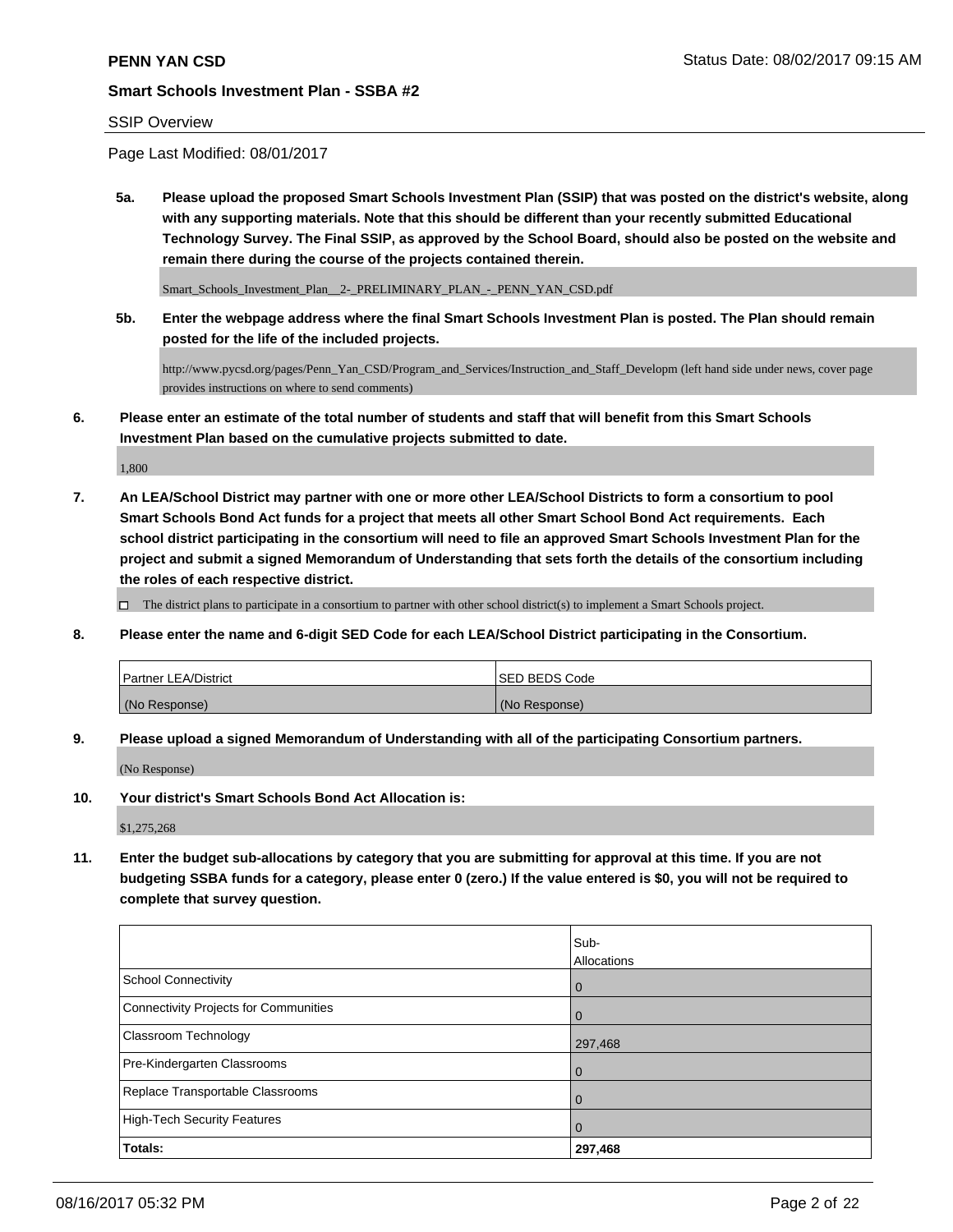### School Connectivity

Page Last Modified: 05/19/2017

## **Group 1**

- **1. In order for students and faculty to receive the maximum benefit from the technology made available under the Smart Schools Bond Act, their school buildings must possess sufficient connectivity infrastructure to ensure that devices can be used during the school day. Smart Schools Investment Plans must demonstrate that:**
	- **sufficient infrastructure that meets the Federal Communications Commission's 100 Mbps per 1,000 students standard currently exists in the buildings where new devices will be deployed, or**
	- **is a planned use of a portion of Smart Schools Bond Act funds, or**
	- **is under development through another funding source.**

**Smart Schools Bond Act funds used for technology infrastructure or classroom technology investments must increase the number of school buildings that meet or exceed the minimum speed standard of 100 Mbps per 1,000 students and staff within 12 months. This standard may be met on either a contracted 24/7 firm service or a "burstable" capability. If the standard is met under the burstable criteria, it must be:**

**1. Specifically codified in a service contract with a provider, and**

**2. Guaranteed to be available to all students and devices as needed, particularly during periods of high demand, such as computer-based testing (CBT) periods.**

**Please describe how your district already meets or is planning to meet this standard within 12 months of plan submission.**

(No Response)

- **1a. If a district believes that it will be impossible to meet this standard within 12 months, it may apply for a waiver of this requirement, as described on the Smart Schools website. The waiver must be filed and approved by SED prior to submitting this survey.**
	- By checking this box, you are certifying that the school district has an approved waiver of this requirement on file with the New York State Education Department.

#### **2. Connectivity Speed Calculator (Required)**

|                         | l Number of<br><b>Students</b> | Multiply by<br>100 Kbps | Divide by 1000   Current Speed<br>to Convert to<br>Required<br>l Speed in Mb | in Mb            | Expected<br>Speed to be<br>Attained Within Required<br>12 Months | <b>Expected Date</b><br>When<br>Speed Will be<br><b>Met</b> |
|-------------------------|--------------------------------|-------------------------|------------------------------------------------------------------------------|------------------|------------------------------------------------------------------|-------------------------------------------------------------|
| <b>Calculated Speed</b> | (No<br>Response)               | (No Response)           | (No<br>Response)                                                             | (No<br>Response) | (No<br>Response)                                                 | l (No<br>Response)                                          |

## **3. Describe how you intend to use Smart Schools Bond Act funds for high-speed broadband and/or wireless connectivity projects in school buildings.**

(No Response)

**4. Describe the linkage between the district's District Instructional Technology Plan and the proposed projects. (There should be a link between your response to this question and your response to Question 1 in Part E. Curriculum and Instruction "What are the district's plans to use digital connectivity and technology to improve teaching and learning?)**

(No Response)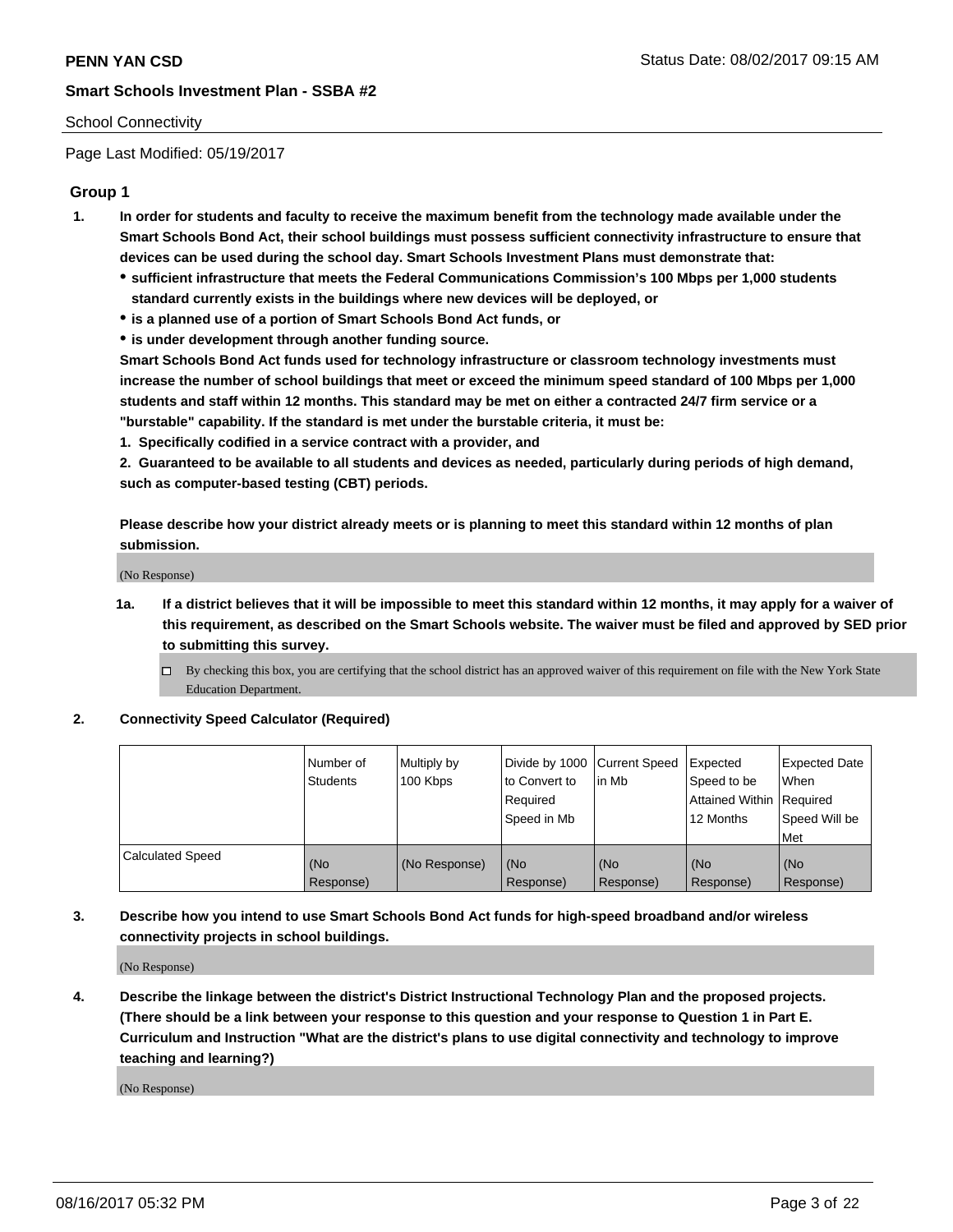#### School Connectivity

Page Last Modified: 05/19/2017

**5. If the district wishes to have students and staff access the Internet from wireless devices within the school building, or in close proximity to it, it must first ensure that it has a robust Wi-Fi network in place that has sufficient bandwidth to meet user demand.**

**Please describe how you have quantified this demand and how you plan to meet this demand.**

(No Response)

**6. As indicated on Page 5 of the guidance, the Office of Facilities Planning will have to conduct a preliminary review of all capital projects, including connectivity projects.**

**Please indicate on a separate row each project number given to you by the Office of Facilities Planning.**

| Project Number |  |
|----------------|--|
|                |  |
| (No Response)  |  |

**7. Certain high-tech security and connectivity infrastructure projects may be eligible for an expedited review process as determined by the Office of Facilities Planning.**

**Was your project deemed eligible for streamlined review?**

(No Response)

**8. Include the name and license number of the architect or engineer of record.**

| Name          | License Number |
|---------------|----------------|
| (No Response) | (No Response)  |

**9. If you are submitting an allocation for School Connectivity complete this table.**

**Note that the calculated Total at the bottom of the table must equal the Total allocation for this category that you entered in the SSIP Overview overall budget.** 

|                                            | Sub-          |
|--------------------------------------------|---------------|
|                                            | Allocation    |
| Network/Access Costs                       | (No Response) |
| Outside Plant Costs                        | (No Response) |
| School Internal Connections and Components | (No Response) |
| <b>Professional Services</b>               | (No Response) |
| Testing                                    | (No Response) |
| <b>Other Upfront Costs</b>                 | (No Response) |
| <b>Other Costs</b>                         | (No Response) |
| Totals:                                    | 0             |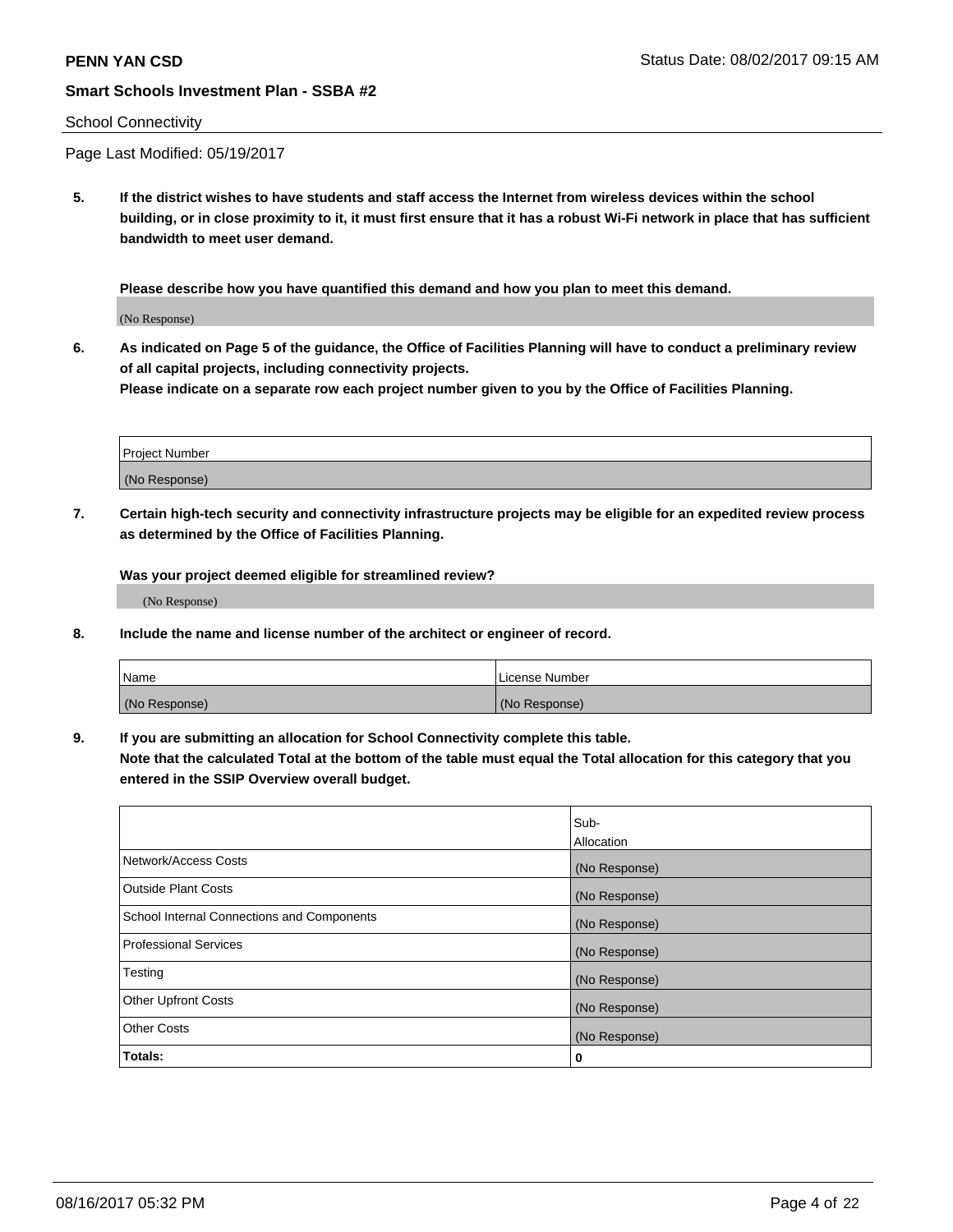## School Connectivity

Page Last Modified: 05/19/2017

**10. Please detail the type, quantity, per unit cost and total cost of the eligible items under each sub-category. This is especially important for any expenditures listed under the "Other" category. All expenditures must be eligible for tax-exempt financing to be reimbursed through the SSBA. Sufficient detail must be provided so that we can verify this is the case. If you have any questions, please contact us directly through smartschools@nysed.gov. NOTE: Wireless Access Points should be included in this category, not under Classroom Educational Technology, except those that will be loaned/purchased for nonpublic schools.**

| Select the allowable expenditure | Item to be purchased | Quantity      | Cost per Item | <b>Total Cost</b> |
|----------------------------------|----------------------|---------------|---------------|-------------------|
| type.                            |                      |               |               |                   |
| Repeat to add another item under |                      |               |               |                   |
| each type.                       |                      |               |               |                   |
| (No Response)                    | (No Response)        | (No Response) | (No Response) | (No Response)     |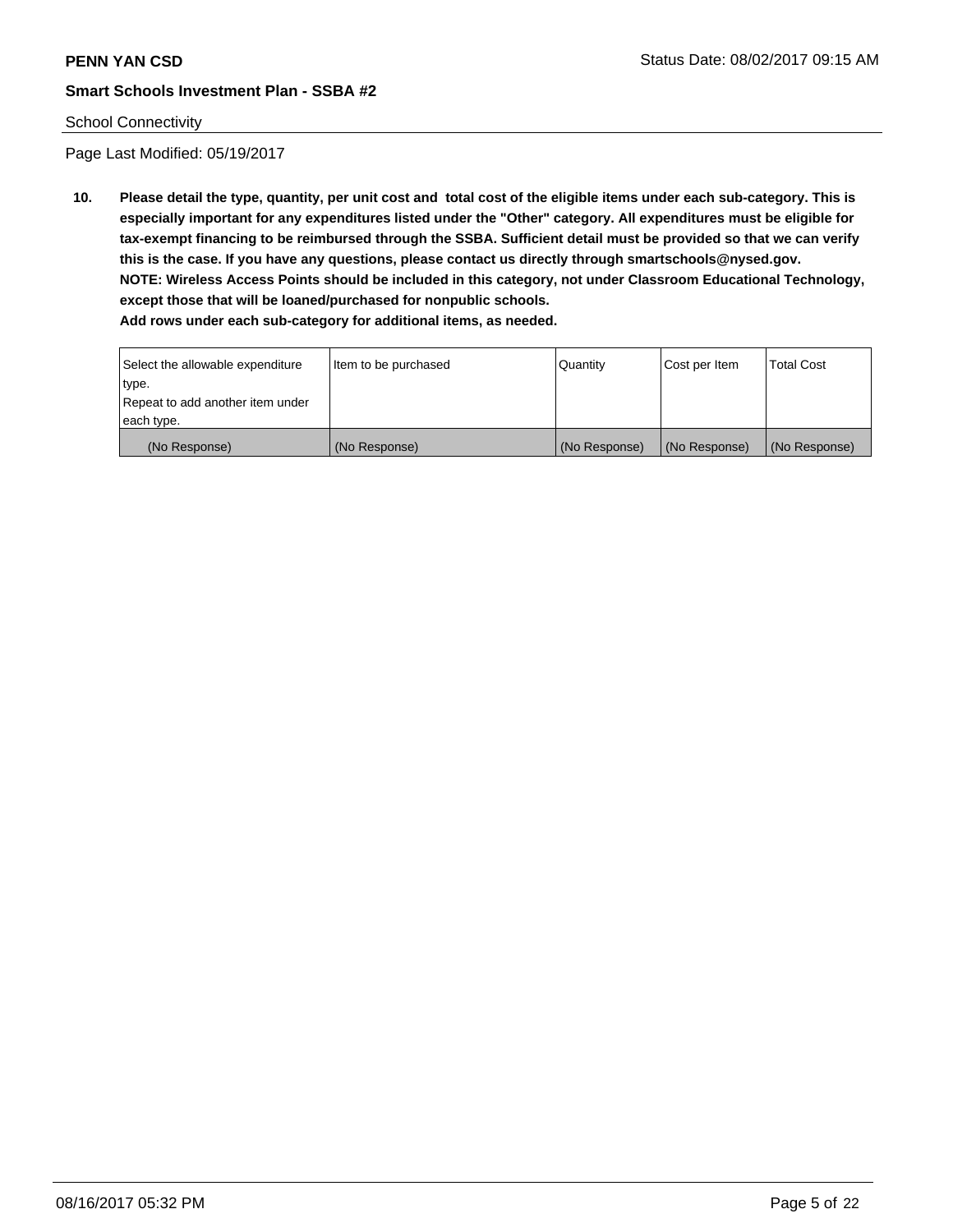Community Connectivity (Broadband and Wireless)

Page Last Modified: 05/19/2017

### **Group 1**

**1. Describe how you intend to use Smart Schools Bond Act funds for high-speed broadband and/or wireless connectivity projects in the community.**

(No Response)

**2. Please describe how the proposed project(s) will promote student achievement and increase student and/or staff access to the Internet in a manner that enhances student learning and/or instruction outside of the school day and/or school building.**

(No Response)

**3. Community connectivity projects must comply with all the necessary local building codes and regulations (building and related permits are not required prior to plan submission).**

 $\Box$  I certify that we will comply with all the necessary local building codes and regulations.

**4. Please describe the physical location of the proposed investment.**

(No Response)

**5. Please provide the initial list of partners participating in the Community Connectivity Broadband Project, along with their Federal Tax Identification (Employer Identification) number.**

| <b>Project Partners</b> | Federal ID#     |
|-------------------------|-----------------|
| (No Response)           | l (No Response) |

**6. If you are submitting an allocation for Community Connectivity, complete this table. Note that the calculated Total at the bottom of the table must equal the Total allocation for this category that you entered in the SSIP Overview overall budget.**

|                                    | Sub-Allocation |
|------------------------------------|----------------|
| Network/Access Costs               | (No Response)  |
| Outside Plant Costs                | (No Response)  |
| Tower Costs                        | (No Response)  |
| <b>Customer Premises Equipment</b> | (No Response)  |
| <b>Professional Services</b>       | (No Response)  |
| Testing                            | (No Response)  |
| <b>Other Upfront Costs</b>         | (No Response)  |
| <b>Other Costs</b>                 | (No Response)  |
| Totals:                            | 0              |

**7. Please detail the type, quantity, per unit cost and total cost of the eligible items under each sub-category. This is especially important for any expenditures listed under the "Other" category. All expenditures must be capital-bond eligible to be reimbursed through the SSBA. If you have any questions, please contact us directly through smartschools@nysed.gov.**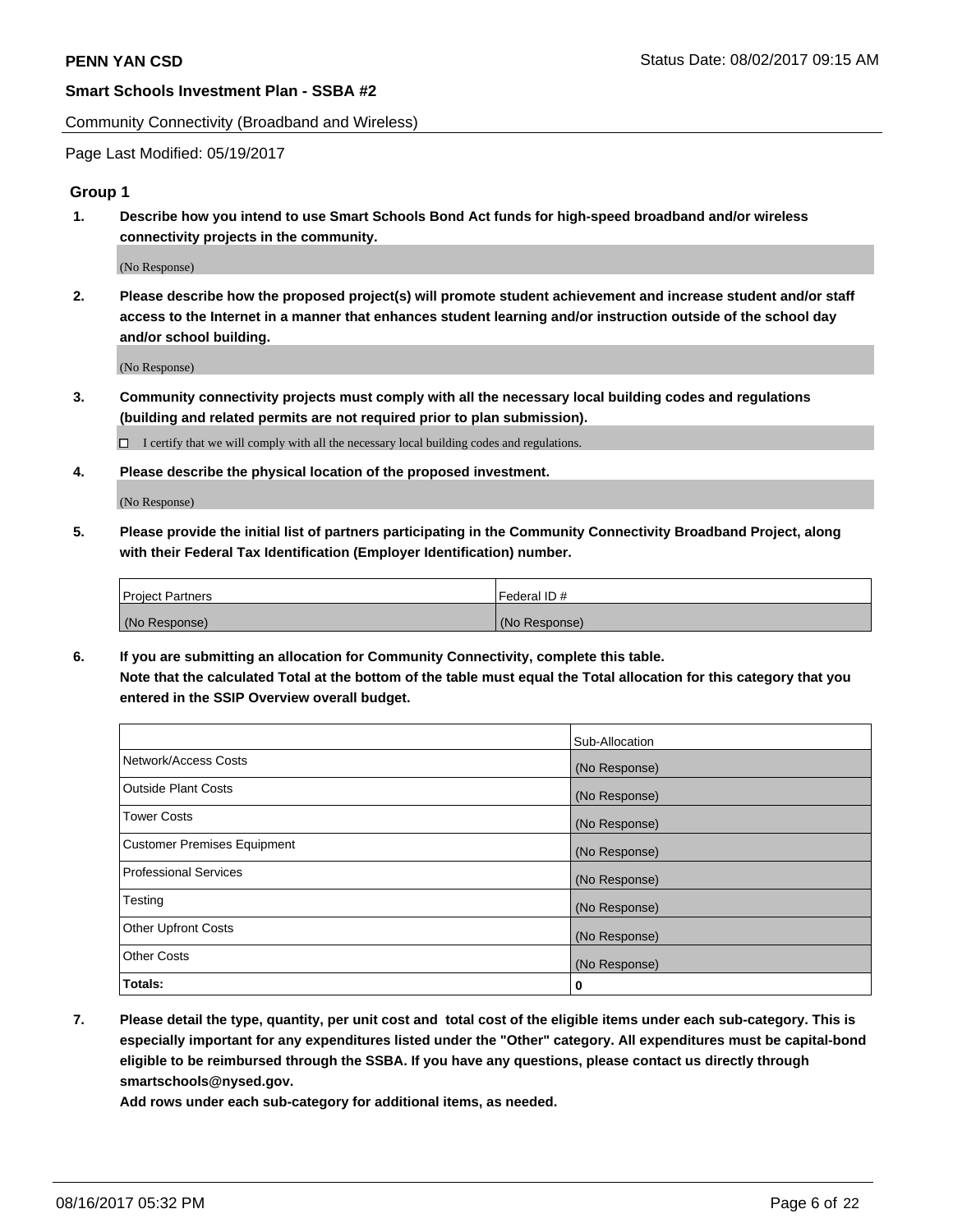Community Connectivity (Broadband and Wireless)

Page Last Modified: 05/19/2017

| Select the allowable expenditure | Item to be purchased | Quantity      | Cost per Item | <b>Total Cost</b> |
|----------------------------------|----------------------|---------------|---------------|-------------------|
| type.                            |                      |               |               |                   |
| Repeat to add another item under |                      |               |               |                   |
| each type.                       |                      |               |               |                   |
| (No Response)                    | (No Response)        | (No Response) | (No Response) | (No Response)     |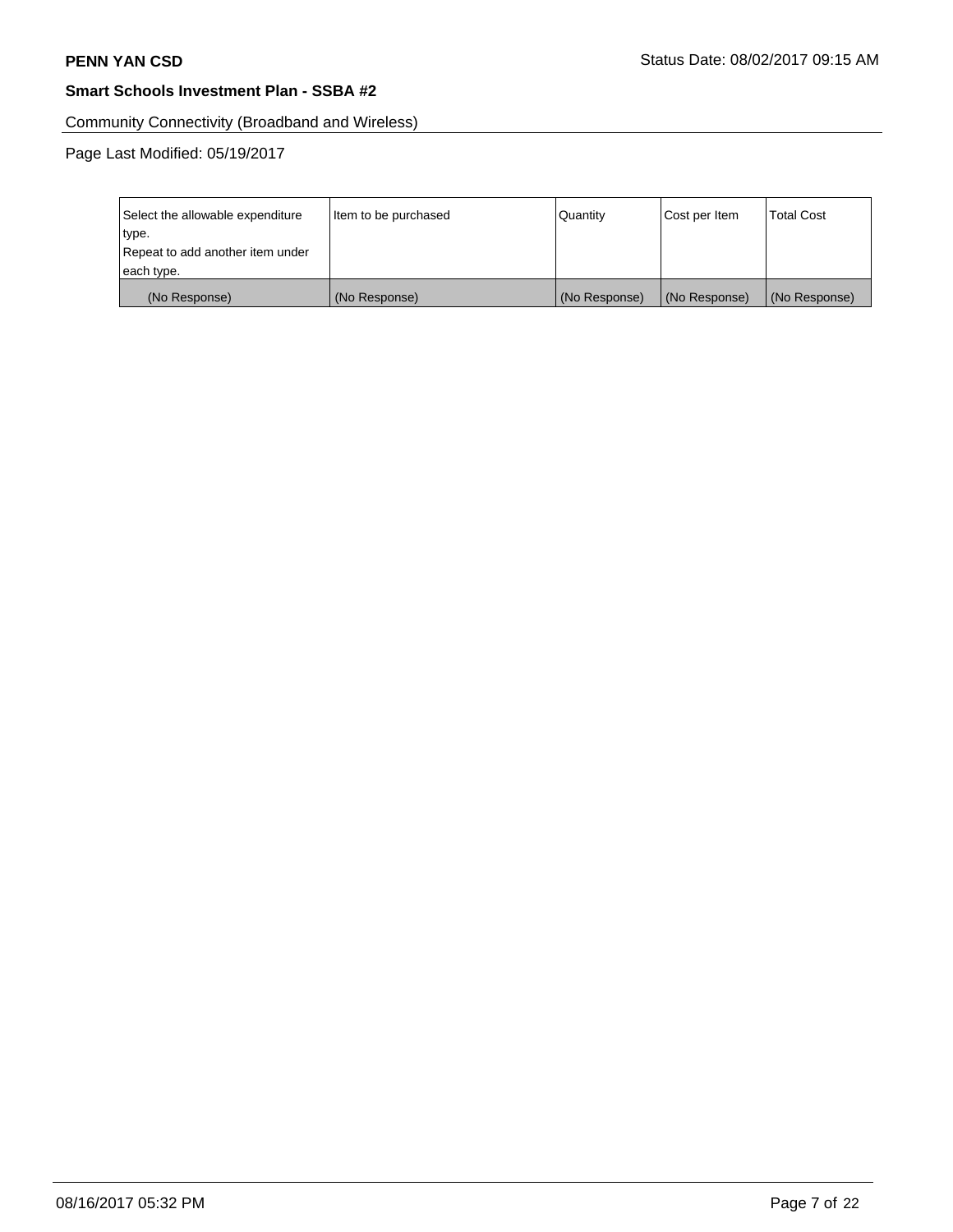## Classroom Learning Technology

Page Last Modified: 08/01/2017

## **Questions**

**1. In order for students and faculty to receive the maximum benefit from the technology made available under the Smart Schools Bond Act, their school buildings must possess sufficient connectivity infrastructure to ensure that devices can be used during the school day. Smart Schools Investment Plans must demonstrate that sufficient infrastructure that meets the Federal Communications Commission's 100 Mbps per 1,000 students standard currently exists in the buildings where new devices will be deployed, or is a planned use of a portion of Smart Schools Bond Act funds, or is under development through another funding source.**

**Smart Schools Bond Act funds used for technology infrastructure or classroom technology investments must increase the number of school buildings that meet or exceed the minimum speed standard of 100 Mbps per 1,000 students and staff within 12 months. This standard may be met on either a contracted 24/7 firm service or a "burstable" capability. If the standard is met under the burstable criteria, it must be:**

**1. Specifically codified in a service contract with a provider, and**

**2. Guaranteed to be available to all students and devices as needed, particularly during periods of high demand, such as computer-based testing (CBT) periods.**

**Please describe how your district already meets or is planning to meet this standard within 12 months of plan submission.**

Penn Yan CSD already meets or exceeds the standard minimum of 100 mbps per 1,000 students based on the services we contract through Lakenet. Additionally, due to the network upgrades this summer, access points have been installed in all learning spaces. The district has met the demand by purchasing new switches and installing several new access points in all school buildings.

- **1a. If a district believes that it will be impossible to meet this standard within 12 months, it may apply for a waiver of this requirement, as described on the Smart Schools website. The waiver must be filed and approved by SED prior to submitting this survey.**
	- $\Box$  By checking this box, you are certifying that the school district has an approved waiver of this requirement on file with the New York State Education Department.

**2. Connectivity Speed Calculator (Required)**

|                  | Number of<br><b>Students</b> | Multiply by<br>100 Kbps | Divide by 1000 Current Speed<br>to Convert to<br>Required<br>Speed in Mb | in Mb | Expected<br>Speed to be<br>Attained Within   Required<br>12 Months | <b>Expected Date</b><br>When<br>Speed Will be<br>Met |
|------------------|------------------------------|-------------------------|--------------------------------------------------------------------------|-------|--------------------------------------------------------------------|------------------------------------------------------|
| Calculated Speed | 1.441                        | 144.100                 | 144.1                                                                    | 200   | (No<br>Response)                                                   | l (No<br>Response)                                   |

**3. If the district wishes to have students and staff access the Internet from wireless devices within the school building, or in close proximity to it, it must first ensure that it has a robust Wi-Fi network in place that has sufficient bandwidth to meet user demand.**

**Please describe how you have quantified this demand and how you plan to meet this demand.**

Penn Yan CSD already meets or exceeds the standard minimum of 100 mbps per 1,000 students based on the services we contract through Lakenet. Additionally, due to the network upgrades last summer, access points have been installed in all learning spaces. The district has met the demand by purchasing new switches and installing several new access points in all school buildings.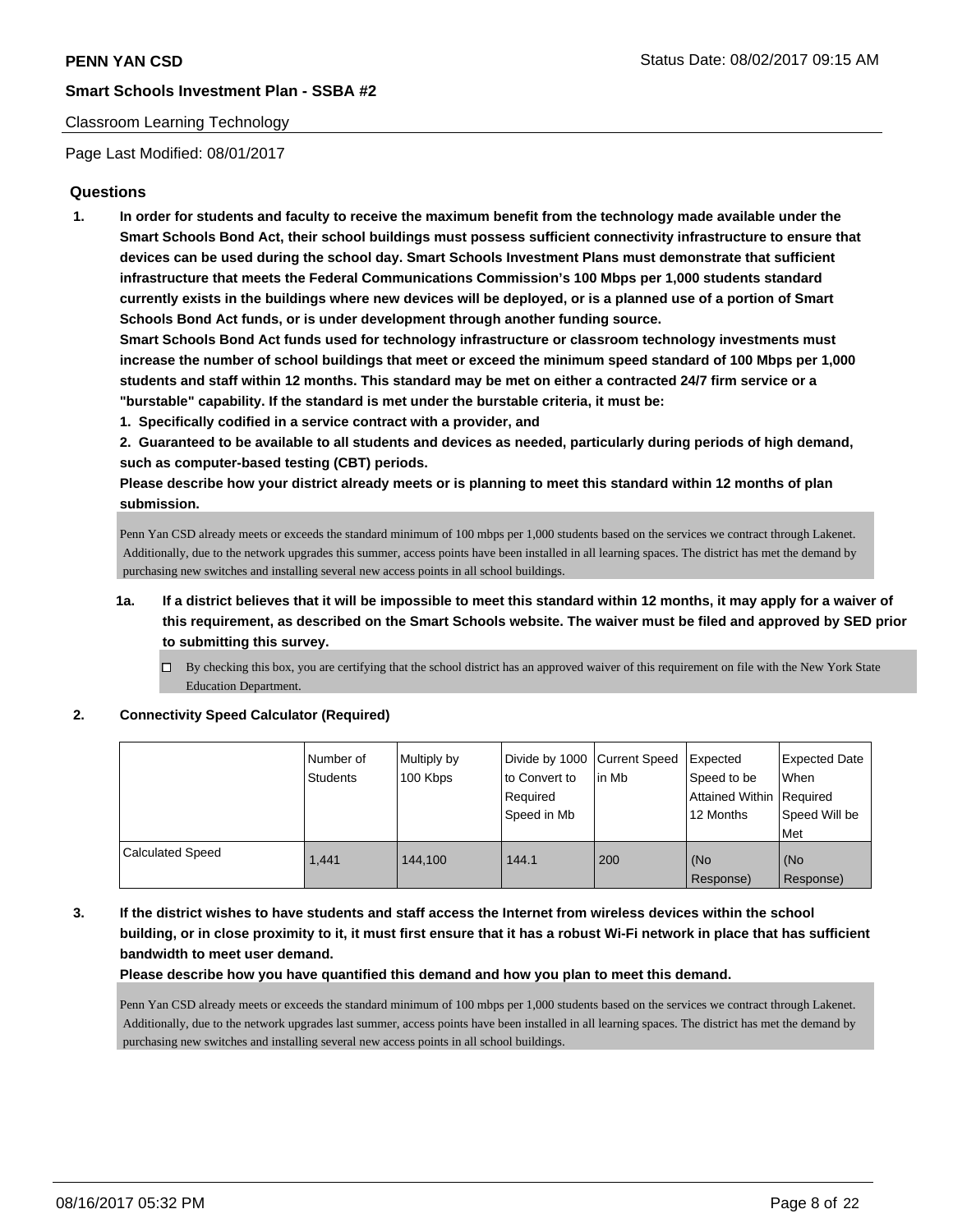#### Classroom Learning Technology

Page Last Modified: 08/01/2017

**4. All New York State public school districts are required to complete and submit an Instructional Technology Plan survey to the New York State Education Department in compliance with Section 753 of the Education Law and per Part 100.12 of the Commissioner's Regulations.**

**Districts that include educational technology purchases as part of their Smart Schools Investment Plan must have a submitted and approved Instructional Technology Plan survey on file with the New York State Education Department.**

- By checking this box, you are certifying that the school district has an approved Instructional Technology Plan survey on file with the New York State Education Department.
- **5. Describe the devices you intend to purchase and their compatibility with existing or planned platforms or systems. Specifically address the adequacy of each facility's electrical, HVAC and other infrastructure necessary to install and support the operation of the planned technology.**

We intend to purchase the following devices: Windows based laptops for instructional spaces Projectors for instructional spaces Chromebooks for instructional spaces iPads for instructional spaces Macbook Pros for instructional spaces Desktop Computers for both instructional spaces and offices throughout the district Document cameras for instructional spaces All devices are compatible with our existing platforms and systems. Additionally, the district has adequate electrical supply to support the increase in devices.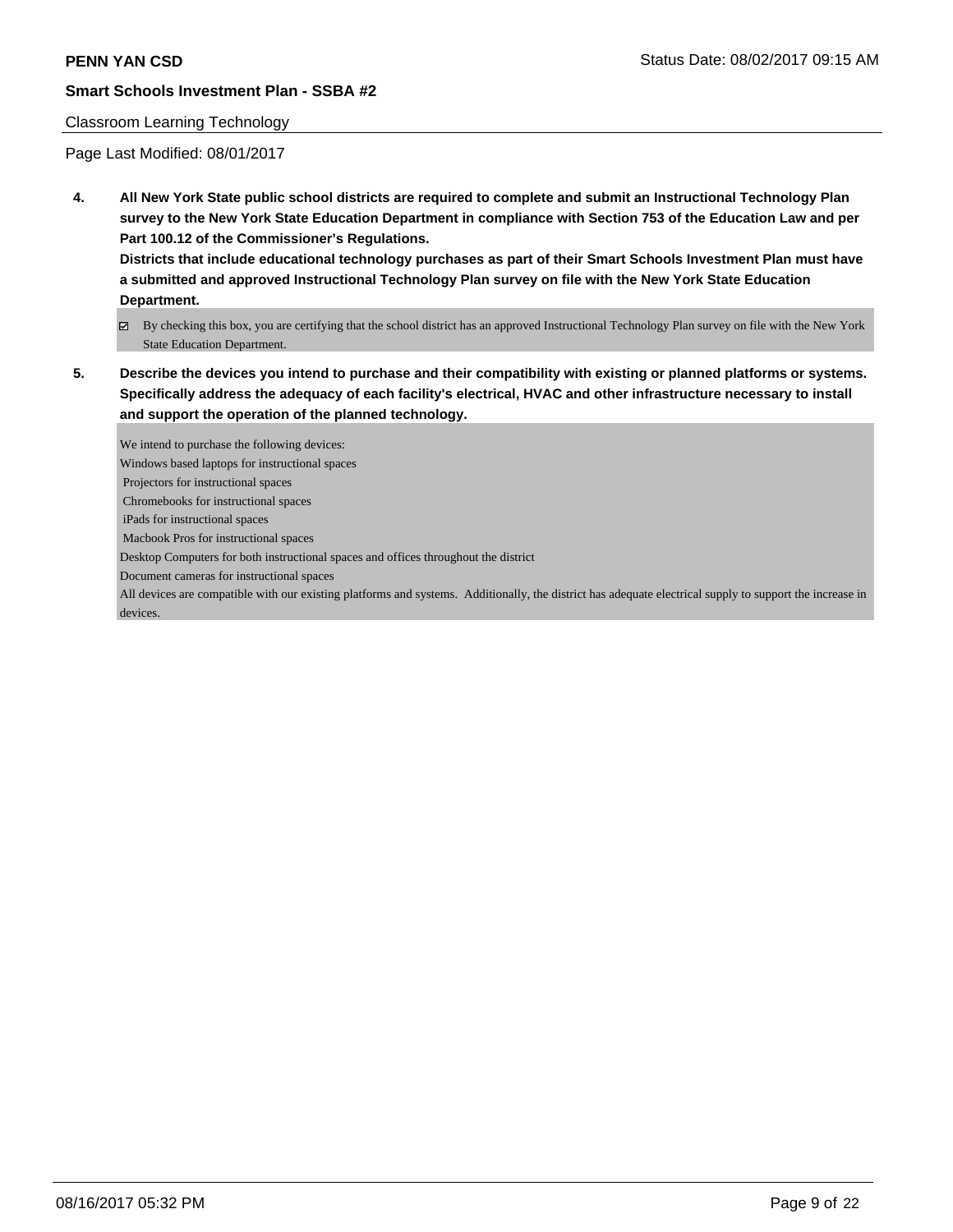#### Classroom Learning Technology

Page Last Modified: 08/01/2017

- **6. Describe how the proposed technology purchases will:**
	- **> enhance differentiated instruction;**
	- **> expand student learning inside and outside the classroom;**
	- **> benefit students with disabilities and English language learners; and**
	- **> contribute to the reduction of other learning gaps that have been identified within the district.**

**The expectation is that districts will place a priority on addressing the needs of students who struggle to succeed in a rigorous curriculum. Responses in this section should specifically address this concern and align with the district's Instructional Technology Plan (in particular Question 2 of E. Curriculum and Instruction: "Does the district's instructional technology plan address the needs of students with disabilities to ensure equitable access to instruction, materials and assessments?" and Question 3 of the same section: "Does the district's instructional technology plan address the provision of assistive technology specifically for students with disabilities to ensure access to and participation in the general curriculum?"**

Penn Yan Central School District has aspirations that all individuals will be able to effective integrate appropriate technology in our academic programs to accommodate our students diverse learning styles, abilities, and promote equity of learning. Penn Yan Central School District continues to provide each member of our school community with access to advanced technological tools, information resources, and training to become information literate members of the global community. The Technology department works with the Center for Special Education to address the needs of students with disabilities and provide any technology services and/or devices that are deemed necessary for instruction, materials, and assessments.

Penn Yan Central School District and Wayne Finger Lakes BOCES work collaboratively to support assistive technology for all students once its need has been determined through individual evaluation and approved for students with disabilities through the CSE/CPSE Process. The district is responsible for the provision of assistive technology service and/or devices for all students in both general and special education classrooms Our collaborative work and integration of additional instructional technologies will enhance differentiation, expand student learning inside and outside

 of the classroom, ensure we are even more effective with our academic intervention and response to intervention services to close instructional gaps that have been identified, and benefit students with disabilities, English language learners, and all students in the district. The proposed technology purchases will ensure classrooms have staff computers and interactive projectors that will allow for the most engaging instructional planning. Additional Chromebooks and iPads will allow for multiple modes of reading, writing, and more responsive feedback. Expanding our Mac lab for

 various software packages and high school electives will continue to motivate students to be passionate about their learning. The additional devices being purchased will benefit our students with disabilities and ELLs greatly through expanded opportunities to engage in a blended learning atmosphere. The key to a successful blended learning atmosphere is a variety of targeted and meaningful apps and software packages that allow for individualized/personalized learning. Apps and software that we use especially for our SWD and ELL populations are: Mobymax, Castle Learning and IXL for self-leveling and pacing instruction, NewsELA, Reading A-Z, Learning A-Z, and Raz-Kids for differentiated lexile level reading assignments through high interest subjects as well as Discovery Education Streaming and for a plethora of targeted instructional videos that allow for small group or invidiual pre-teach or re-teach instructional practices.

# **7. Where appropriate, describe how the proposed technology purchases will enhance ongoing communication with parents and other stakeholders and help the district facilitate technology-based regional partnerships, including distance learning and other efforts.**

Penn Yan CSD is striving to integrate technology wherever, and whenever possible, to enhance communication with parents, stakeholders, and facilitate technology based, regional partnerships. Some examples of this are an expansion of our Parent Portal within our Student Management System to provide parents with regular access to their student's academic progress. Similarly, we have utilized distance technology to participate in Skype conferences and webinars. Individual departments within the district that span multiple buildings are also trialing online meeting procedures to limit the amount of travel time, and maximize the amount of collaboration. We also utilize technology to offer our students distance learning opportunities that would not otherwise be possible on our campus.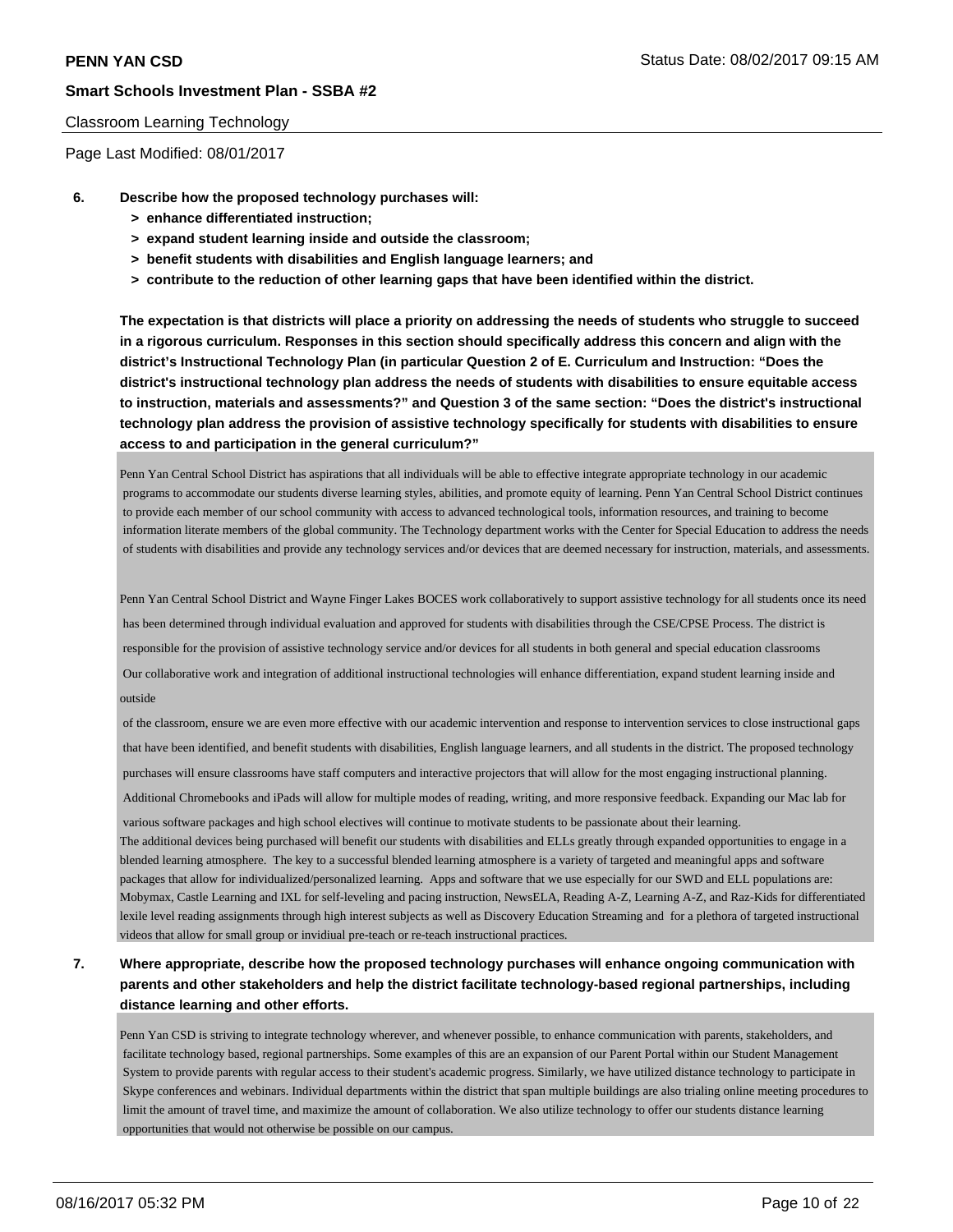## Classroom Learning Technology

Page Last Modified: 08/01/2017

**8. Describe the district's plan to provide professional development to ensure that administrators, teachers and staff can employ the technology purchased to enhance instruction successfully.**

**Note: This response should be aligned and expanded upon in accordance with your district's response to Question 1 of F. Professional Development of your Instructional Technology Plan: "Please provide a summary of professional development offered to teachers and staff, for the time period covered by this plan, to support technology to enhance teaching and learning. Please include topics, audience and method of delivery within your summary."**

Penn Yan CSD updates its Professional Development Plan annually in compliance with Part 100.2 (dd.) of the Commissioner's Regulations. The plan specifies the Area of PD Needed (Technology, Instruction and Feedback, etc.) the Strategy to be used, how to monitor the implementation of the PD, the Timeline, person(s) responsible, and the final evaluation and evidence of success. Additionally, our Instructional Technology Committee which created our Instructional Technology Plan which fed the Instructional Technology Survey designs an annual professional development calendar. Examples of professional development already on our technology professional development plan are: "Got iPads - Now What? Part 1, Exploring Digital DSLRs, iMac Exploration, Online Literacy Databases, Video Creation, Increasing student engagement using Classcraft, Google Drive for Professionals, Google Docs with Students, Got a Google Account, Now What? Part 1, Organizing your Google Drive, and more. Below is a table with more information from our approved Instructional Technology Survey.

| Topic                                              | Audience                                                               | Method of Delivery                                                                                                    | <b>Technology Link</b>                                                                                            | <b>NYSED PD Standard Link</b> |
|----------------------------------------------------|------------------------------------------------------------------------|-----------------------------------------------------------------------------------------------------------------------|-------------------------------------------------------------------------------------------------------------------|-------------------------------|
| ELA Curriculum Work $-2$<br>days                   | <b>PK-12</b>                                                           | Opening by principals/staff<br>developers. Grade level<br>curriculum writing work<br>time.                            | Infused instructional<br>technology throughout their $\left[9a, 9b, 9c, 9d, 9e, 9f\right]$<br>curriculum writing. |                               |
| Math Curriculum Work $-2$<br>days                  | $PK-12$                                                                | Opening by principals/staff<br>developers. Grade level<br>curriculum writing work<br>time.                            | Infused instructional<br>technology throughout their 9a, 9b, 9c, 9d, 9e, 9f<br>curriculum writing.                |                               |
| <b>Department Curriculum</b><br>Writing $-2+$ days | Content areas other than<br>ELA/Math                                   | Opening by principals/staff<br>developers. Department<br>curriculum writing work<br>time.                             | Infused instructional<br>technology throughout their 9a, 9b, 9c, 9d, 9e, 9f<br>curriculum writing.                |                               |
| <b>Quality Instructional</b><br>Council - 1 day    | PK-12 Department Chairs,<br>Grade Level Leaders, and<br>Administrators | Work led by ASI, PK-12<br>sub-group work.                                                                             | Modeled infusing<br>technology into<br>instructional<br>delivery. Infused<br>technology into work.                | 9a, 9b, 9c, 9d, 9e, 9f, 9g    |
| Google Camp                                        | 16 K-12 Teachers                                                       | <b>Edcamp Format</b>                                                                                                  | <b>Expansion of Google</b><br>Classroom and Cloud<br><b>Based</b><br>Work                                         | 9a, 9b, 9c, 9d, 9e, 9f, 9g    |
| Danielson Rubrics -<br><b>Coaching Model</b>       | PK-12 Staff                                                            | Coaching model<br>conferencing with staff<br>members. One component<br>that will be reviewed is use<br>of technology. | Direct discussion around use<br>of instructional technology<br>during instruction.                                | 9a, 9b, 9c, 9d, 9e, 9f, 9g    |

We have also begun to offer our PD offerings utilizing a hybrid in-person and online system through Google Plus and Google Classroom. This will be a pilot for Penn Yan CSD and we will review feedback during our roll out to enhance technology utilization to enhance our professional development. Lastly, the administrative team at Penn Yan CSD is "leading by example" infusing technology into our presentations, faculty meetings, department meetings, etc. Modeling the use of technology as well as integrating the gradual release process ensures our teacher leaders and staff as a whole have the opportunity to be supported through the process of learning new software and hardware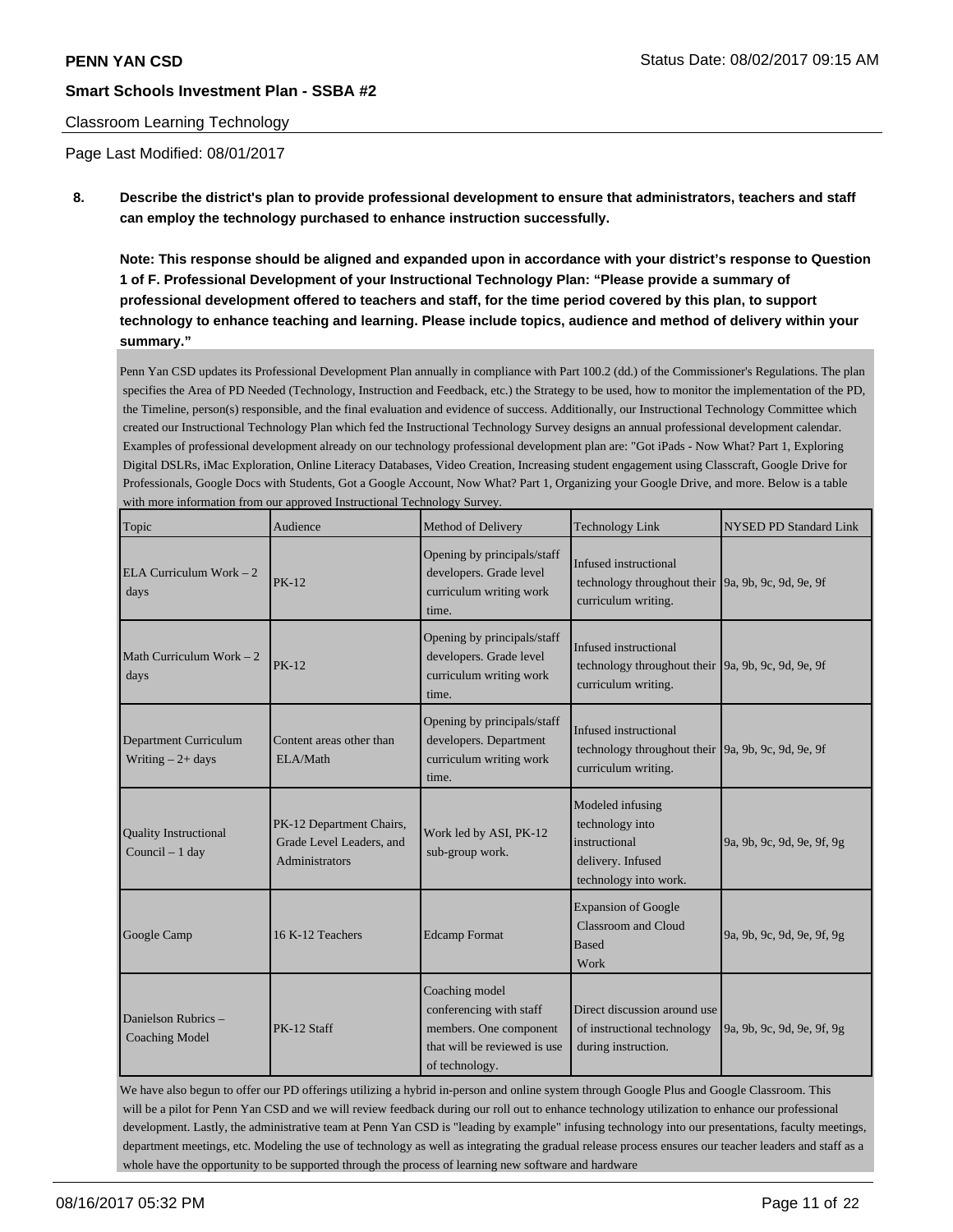#### Classroom Learning Technology

Page Last Modified: 08/01/2017

**9. Districts must contact the SUNY/CUNY teacher preparation program that supplies the largest number of the district's new teachers to request advice on innovative uses and best practices at the intersection of pedagogy and educational technology.**

By checking this box, you certify that you have contacted the SUNY/CUNY teacher preparation program that supplies the largest number of your new teachers to request advice on these issues.

**9a. Please enter the name of the SUNY or CUNY Institution that you contacted.**

SUNY Geneseo, SUNY Oswego, SUNY Brockport

**9b. Enter the primary Institution phone number.**

(585) 245-5000

**9c. Enter the name of the contact person with whom you consulted and/or will be collaborating with on innovative uses of technology and best practices.**

Anjoo Sikka, Dean, Ella Cline Shear School of Education, SUNY at Geneseo, Marcia Burrell, Department Chair, Curriculum & Instruction, School of Education, SUNY at Oswego and Thomas J. Hernández, Interim Dean, School of Education & Human Services, SUNY College at Brockport.

**10. A district whose Smart Schools Investment Plan proposes the purchase of technology devices and other hardware must account for nonpublic schools in the district.**

**Are there nonpublic schools within your school district?**

Yes

 $\square$  No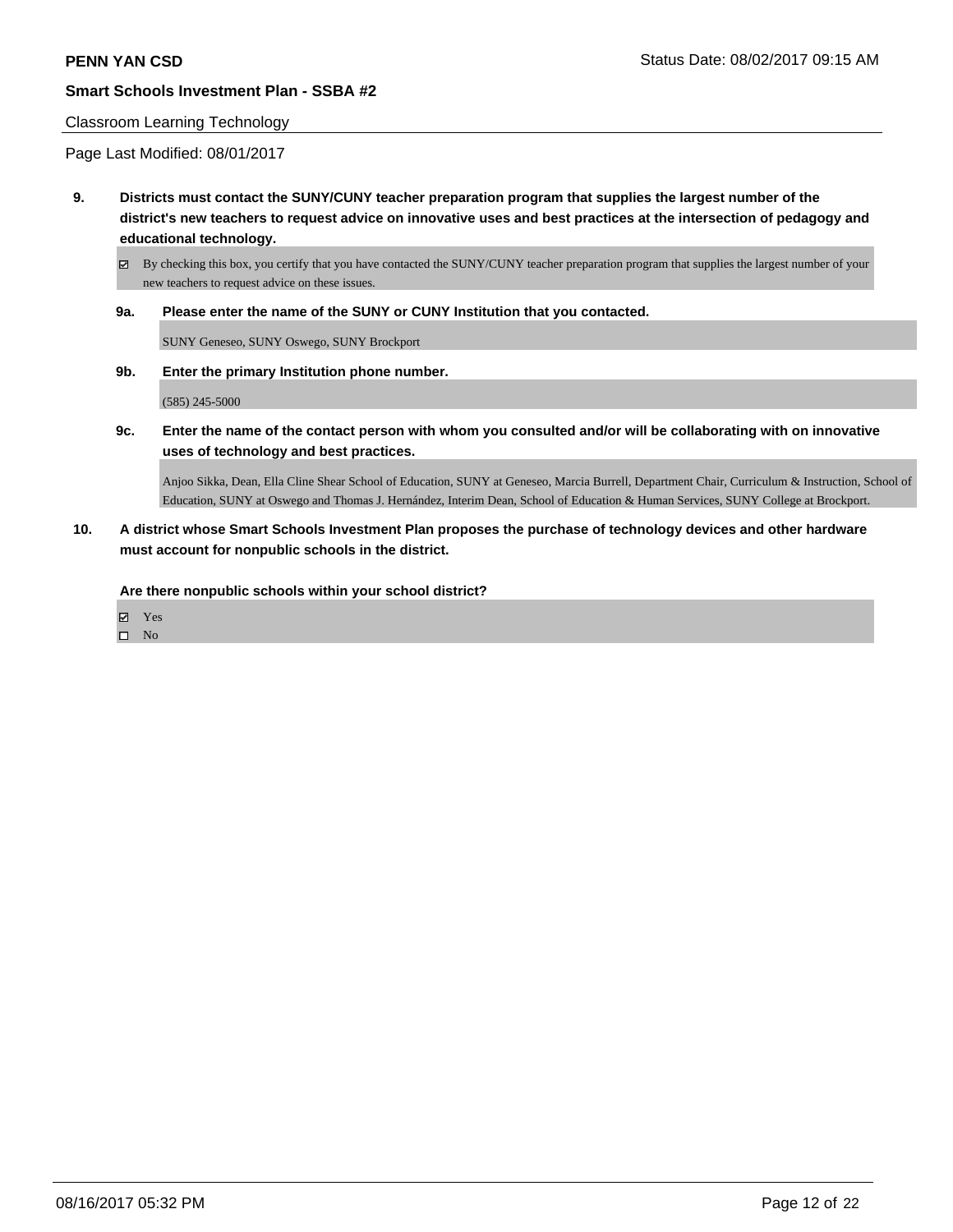#### Classroom Learning Technology

Page Last Modified: 08/01/2017

**10a. Describe your plan to loan purchased hardware to nonpublic schools within your district. The plan should use your district's nonpublic per-student loan amount calculated below, within the framework of the guidance. Please enter the date by which nonpublic schools must request classroom technology items. Also, specify in your response the devices that the nonpublic schools have requested, as well as in the in the Budget and the Expenditure Table at the end of the page.**

Penn Yan CSD will utilize a system parallel to the Computer Hardware Loan Program to loan, upon request, any classroom technology purchased by the district with Smart Schools Bond Act funding to students attending nonpublic schools within the same school district. Throughout the loan, Penn Yan CSD will retain ownership of the devices and responsibility for maintenance and repair. Penn Yan also invited representatives from the nonpublic schools within our district to the SSBA input session during the summer of 2015 and shared this process. Specifics of the loan process are outlined below:

- Upon request, Penn Yan will loan, at no charge, technology obtained as part of the SSBA to children attending the nonpublic schools within our district boundaries.
- Penn Yan CSD will not loan SSBA classroom technology in an aggregate amount greater than two hundred and fifty dollars multiplied by the nonpublic school enrollment in the base year at the time of enactment.
- Penn Yan CSD will utilize regulation, specifying the date by which requests for the purchase and loan of SSBA classroom technology must be received by the district.
- Adequate notice of the required request date will be given to all non-public schools located in the district.
- Aforementioned date will not be earlier than the first day in June of the school year prior to that for which such SSBA classroom technology is being requested.
- A parent or guardian of a child not attending a particular nonpublic school priority to January first or June first of the school year, as applicable, may submit a written request for SSBA technology within thirty days after such child is enrolled in such nonpublic schools.
- A request made later than the times otherwise provided shall not be denied where a reasonable explanation is given for the delay in making the request.

Only one non-public school (St. Michael's School) has chosen to participate:

| St. Michael's requested: |  |  |
|--------------------------|--|--|
|                          |  |  |

| Item                      | Quantity       |
|---------------------------|----------------|
| Yoga 11E Chromebooks      | 12             |
| Hoover Cameras (Solo 8)   | $\overline{2}$ |
| Desktops                  | 9              |
| Dell Laptop               | 1              |
| Non-Interactive Projector | 1              |

Other than the one non-public listed above, none of the other non public schools chose to participate. Representatives from all schools were invited to previous planning and communication sessions.

# **10b. A final Smart Schools Investment Plan cannot be approved until school authorities have adopted regulations specifying the date by which requests from nonpublic schools for the purchase and loan of Smart Schools Bond Act classroom technology must be received by the district.**

 $\boxtimes$  By checking this box, you certify that you have such a plan and associated regulations in place that have been made public.

### **11. Nonpublic Classroom Technology Loan Calculator**

**The Smart Schools Bond Act provides that any Classroom Learning Technology purchases made using Smart Schools funds shall be lent, upon request, to nonpublic schools in the district. However, no school district shall be required to loan technology in amounts greater than the total obtained and spent on technology pursuant to the Smart Schools Bond Act and the value of such loan may not exceed the total of \$250 multiplied by the nonpublic school enrollment in the base year at the time of enactment.**

**See:**

**http://www.p12.nysed.gov/mgtserv/smart\_schools/docs/Smart\_Schools\_Bond\_Act\_Guidance\_04.27.15\_Final.pdf.**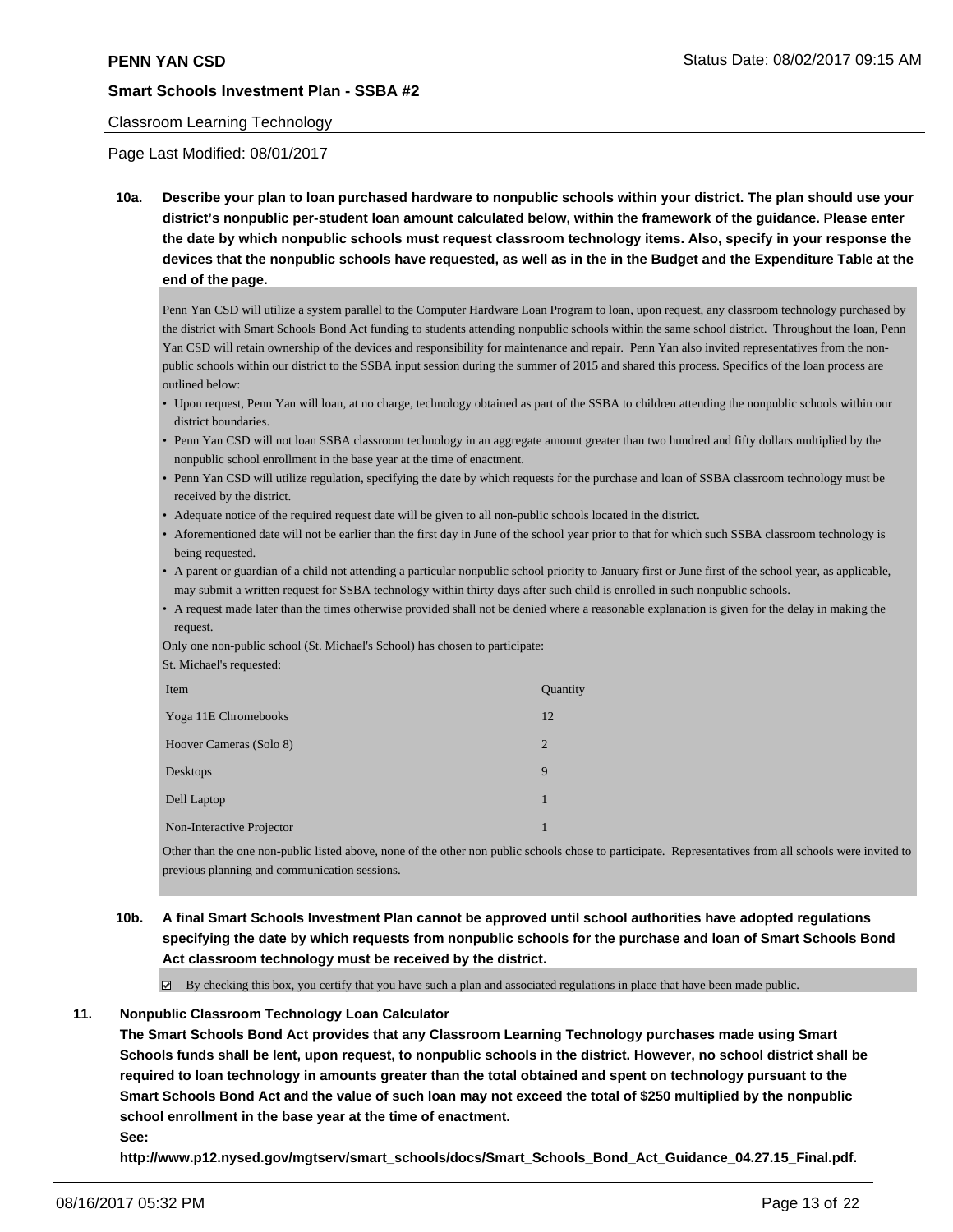#### Classroom Learning Technology

Page Last Modified: 08/01/2017

|                                       | 1. Classroom<br>Technology<br>Sub-allocation | 12. Public<br>Enrollment<br>$(2014-15)$ | 3. Nonpublic<br>Enrollment<br>(2014-15) | l 4. Sum of<br>Public and<br>l Nonpublic<br>Enrollment | 15. Total Per<br>Pupil Sub-<br>l allocation | 6. Total<br>Nonpublic Loan  <br>Amount |
|---------------------------------------|----------------------------------------------|-----------------------------------------|-----------------------------------------|--------------------------------------------------------|---------------------------------------------|----------------------------------------|
| Calculated Nonpublic Loan<br>l Amount | 297.468                                      | .484                                    | 70                                      | 1.554                                                  | 191                                         | 13.370                                 |

**12. To ensure the sustainability of technology purchases made with Smart Schools funds, districts must demonstrate a long-term plan to maintain and replace technology purchases supported by Smart Schools Bond Act funds. This sustainability plan shall demonstrate a district's capacity to support recurring costs of use that are ineligible for Smart Schools Bond Act funding such as device maintenance, technical support, Internet and wireless fees, maintenance of hotspots, staff professional development, building maintenance and the replacement of incidental items. Further, such a sustainability plan shall include a long-term plan for the replacement of purchased devices and equipment at the end of their useful life with other funding sources.**

By checking this box, you certify that the district has a sustainability plan as described above.

**13. Districts must ensure that devices purchased with Smart Schools Bond funds will be distributed, prepared for use, maintained and supported appropriately. Districts must maintain detailed device inventories in accordance with generally accepted accounting principles.**

 $\boxtimes$  By checking this box, you certify that the district has a distribution and inventory management plan and system in place.

**14. If you are submitting an allocation for Classroom Learning Technology complete this table. Note that the calculated Total at the bottom of the table must equal the Total allocation for this category that you entered in the SSIP Overview overall budget.**

|                         | Sub-Allocation |
|-------------------------|----------------|
| Interactive Whiteboards | (No Response)  |
| Computer Servers        | (No Response)  |
| Desktop Computers       | 62,000         |
| Laptop Computers        | 169,746        |
| <b>Tablet Computers</b> | 53,214         |
| <b>Other Costs</b>      | 12,508         |
| Totals:                 | 297,468        |

**15. Please detail the type, quantity, per unit cost and total cost of the eligible items under each sub-category. This is especially important for any expenditures listed under the "Other" category. All expenditures must be capital-bond eligible to be reimbursed through the SSBA. If you have any questions, please contact us directly through smartschools@nysed.gov.**

**Please specify in the "Item to be Purchased" field which specific expenditures and items are planned to meet the district's nonpublic loan requirement, if applicable.**

**NOTE: Wireless Access Points that will be loaned/purchased for nonpublic schools should ONLY be included in this category, not under School Connectivity, where public school districts would list them.**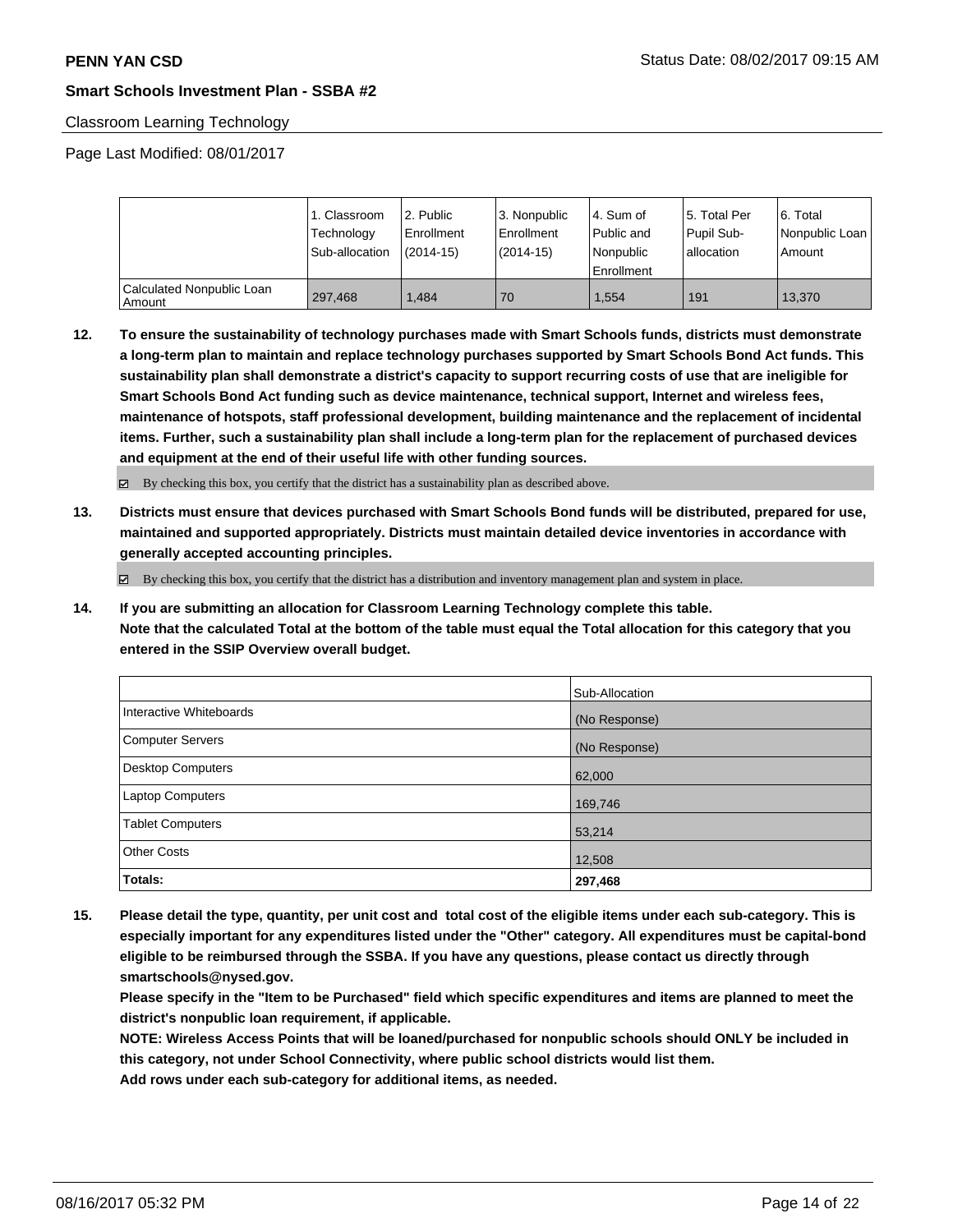# Classroom Learning Technology

Page Last Modified: 08/01/2017

| Select the allowable expenditure<br>type.<br>Repeat to add another item under<br>each type. | Item to be Purchased                            | Quantity    | Cost per Item | <b>Total Cost</b> |
|---------------------------------------------------------------------------------------------|-------------------------------------------------|-------------|---------------|-------------------|
| <b>Other Costs</b>                                                                          | (nonpub) Projector                              | $\mathbf 1$ | 475           | 475               |
| <b>Desktop Computers</b>                                                                    | Windows based desktops                          | 146         | 400           | 58,400            |
| <b>Laptop Computers</b>                                                                     | Chromebooks                                     | 459         | 261           | 119,799           |
| <b>Laptop Computers</b>                                                                     | Windows based laptops                           | 70          | 646           | 45,220            |
| <b>Laptop Computers</b>                                                                     | Mac based laptop                                | 1           | 949           | 949               |
| <b>Other Costs</b>                                                                          | (nonpub) Hoover document cameras                | 2           | 337           | 674               |
| <b>Other Costs</b>                                                                          | iPad cases                                      | 181         | 36            | 6,516             |
| <b>Tablet Computers</b>                                                                     | iPads                                           | 181         | 294           | 53,214            |
| <b>Desktop Computers</b>                                                                    | (nonpub) Windows based desktops                 | 9           | 400           | 3,600             |
| <b>Laptop Computers</b>                                                                     | (nonpub) Chromebooks                            | 12          | 261           | 3,132             |
| <b>Other Costs</b>                                                                          | (nonpub) unidentified nonpublic<br>expenditures | 1           | 4,843         | 4,843             |
| <b>Laptop Computers</b>                                                                     | (nonpub) Windows based laptops                  | 1           | 646           | 646               |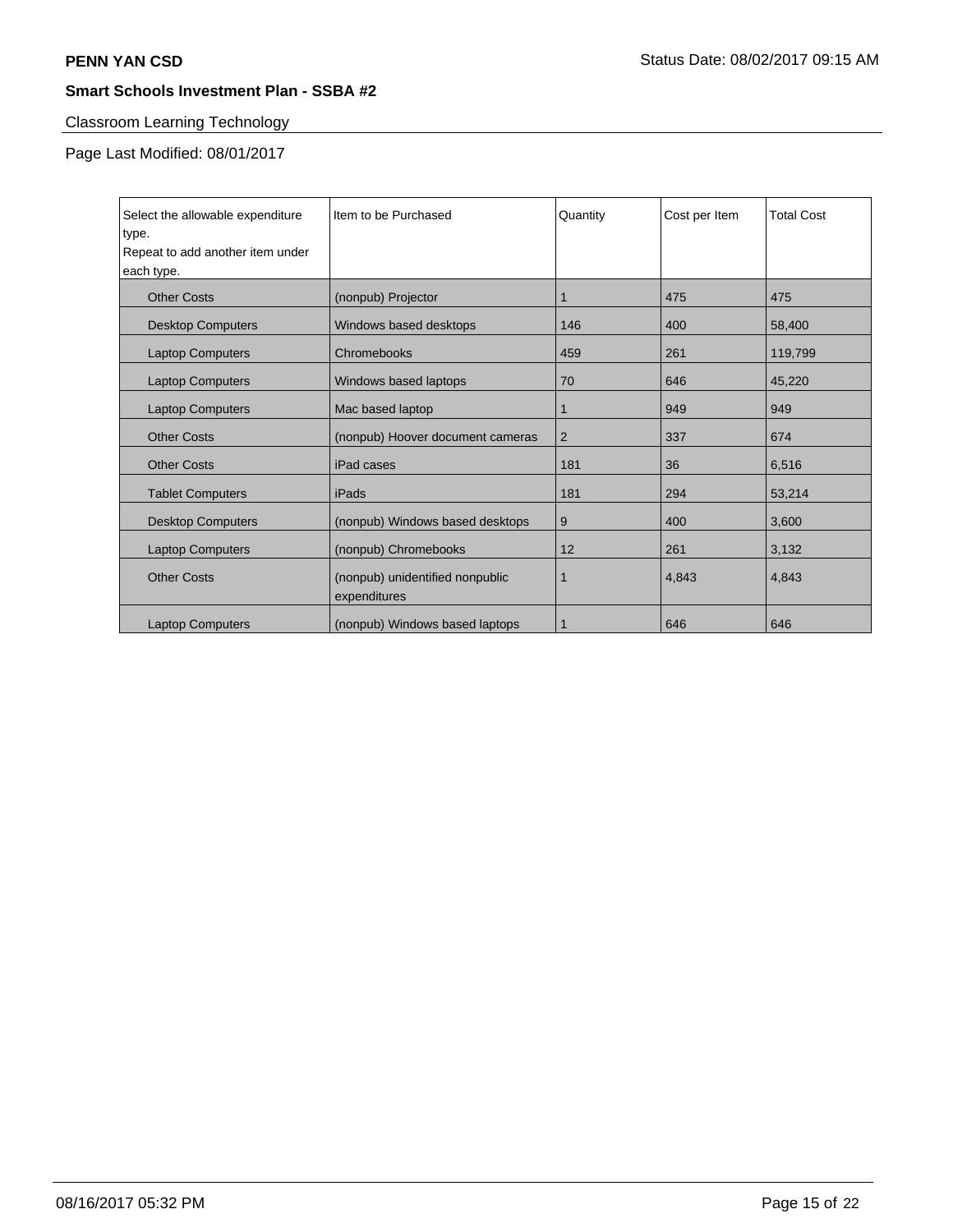#### Pre-Kindergarten Classrooms

Page Last Modified: 05/19/2017

## **Group 1**

**1. Provide information regarding how and where the district is currently serving pre-kindergarten students and justify the need for additional space with enrollment projections over 3 years.**

(No Response)

- **2. Describe the district's plan to construct, enhance or modernize education facilities to accommodate prekindergarten programs. Such plans must include:**
	- **Specific descriptions of what the district intends to do to each space;**
	- **An affirmation that pre-kindergarten classrooms will contain a minimum of 900 square feet per classroom;**
	- **The number of classrooms involved;**
	- **The approximate construction costs per classroom; and**
	- **Confirmation that the space is district-owned or has a long-term lease that exceeds the probable useful life of the improvements.**

(No Response)

**3. Smart Schools Bond Act funds may only be used for capital construction costs. Describe the type and amount of additional funds that will be required to support ineligible ongoing costs (e.g. instruction, supplies) associated with any additional pre-kindergarten classrooms that the district plans to add.**

(No Response)

**4. All plans and specifications for the erection, repair, enlargement or remodeling of school buildings in any public school district in the State must be reviewed and approved by the Commissioner. Districts that plan capital projects using their Smart Schools Bond Act funds will undergo a Preliminary Review Process by the Office of Facilities Planning.**

**Please indicate on a separate row each project number given to you by the Office of Facilities Planning.**

| Project Number |  |
|----------------|--|
| (No Response)  |  |

**5. If you have made an allocation for Pre-Kindergarten Classrooms, complete this table. Note that the calculated Total at the bottom of the table must equal the Total allocation for this category that you entered in the SSIP Overview overall budget.**

| Totals:                                  | 0              |
|------------------------------------------|----------------|
| Other Costs                              | (No Response)  |
| Enhance/Modernize Educational Facilities | (No Response)  |
| Construct Pre-K Classrooms               | (No Response)  |
|                                          | Sub-Allocation |

**6. Please detail the type, quantity, per unit cost and total cost of the eligible items under each sub-category. This is especially important for any expenditures listed under the "Other" category. All expenditures must be capital-bond eligible to be reimbursed through the SSBA. If you have any questions, please contact us directly through smartschools@nysed.gov.**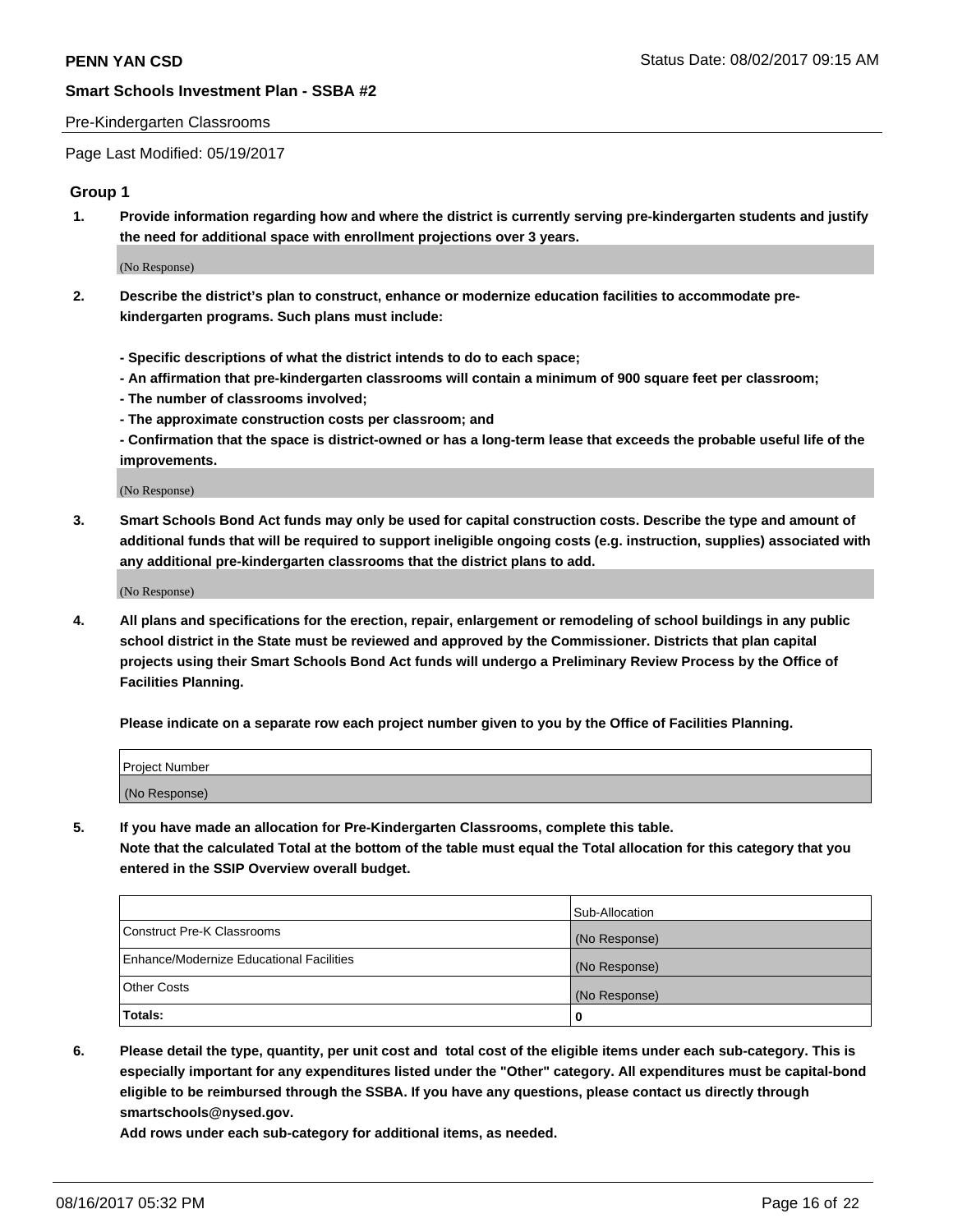# Pre-Kindergarten Classrooms

Page Last Modified: 05/19/2017

| Select the allowable expenditure | Item to be purchased | Quantity      | Cost per Item | <b>Total Cost</b> |
|----------------------------------|----------------------|---------------|---------------|-------------------|
| type.                            |                      |               |               |                   |
| Repeat to add another item under |                      |               |               |                   |
| each type.                       |                      |               |               |                   |
| (No Response)                    | (No Response)        | (No Response) | (No Response) | (No Response)     |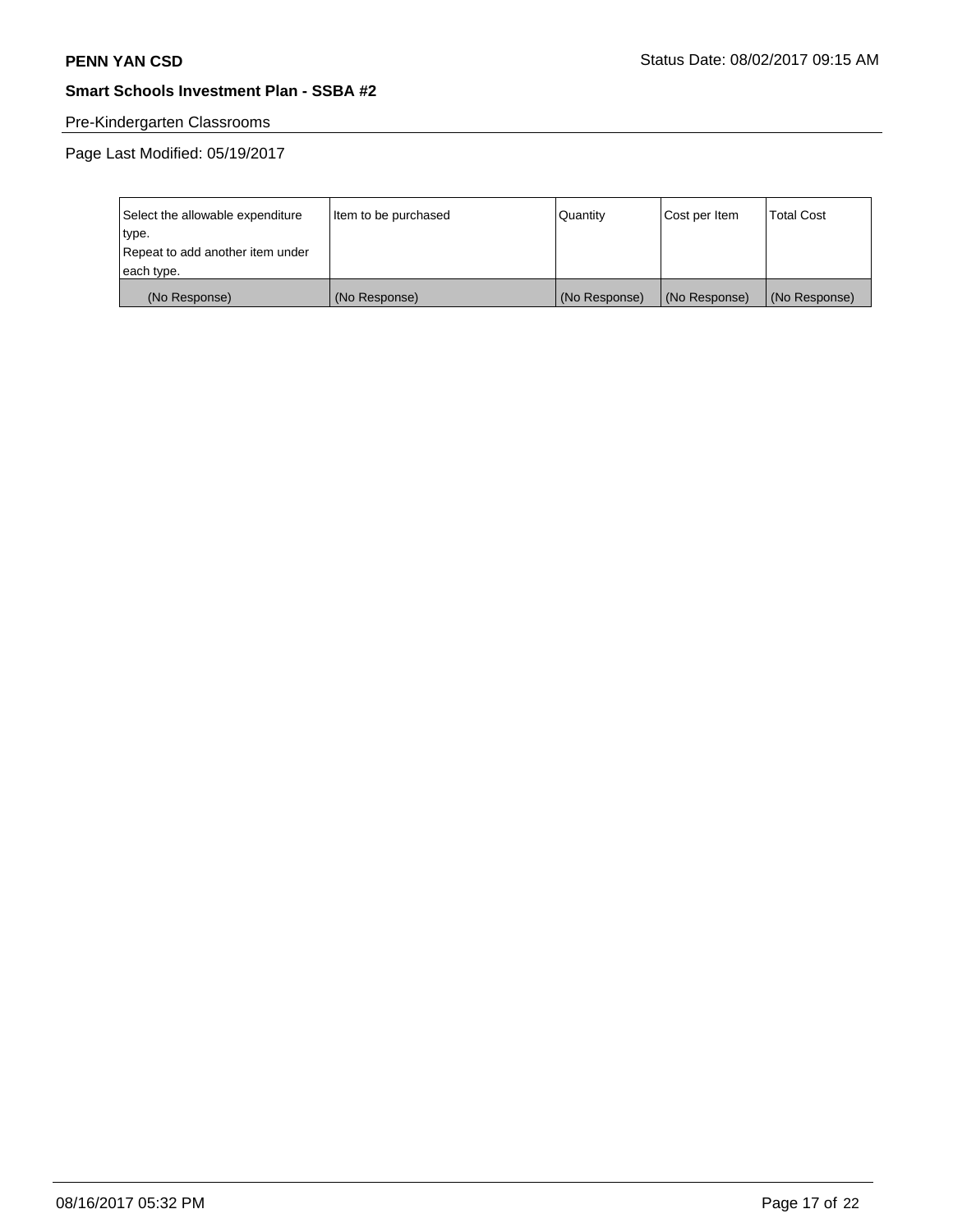#### Replace Transportable Classrooms

Page Last Modified: 05/19/2017

### **Group 1**

**1. Describe the district's plan to construct, enhance or modernize education facilities to provide high-quality instructional space by replacing transportable classrooms.**

(No Response)

**2. All plans and specifications for the erection, repair, enlargement or remodeling of school buildings in any public school district in the State must be reviewed and approved by the Commissioner. Districts that plan capital projects using their Smart Schools Bond Act funds will undergo a Preliminary Review Process by the Office of Facilities Planning.**

**Please indicate on a separate row each project number given to you by the Office of Facilities Planning.**

| Project Number |  |
|----------------|--|
| (No Response)  |  |

**3. For large projects that seek to blend Smart Schools Bond Act dollars with other funds, please note that Smart Schools Bond Act funds can be allocated on a pro rata basis depending on the number of new classrooms built that directly replace transportable classroom units.**

**If a district seeks to blend Smart Schools Bond Act dollars with other funds describe below what other funds are being used and what portion of the money will be Smart Schools Bond Act funds.**

(No Response)

**4. If you have made an allocation for Replace Transportable Classrooms, complete this table. Note that the calculated Total at the bottom of the table must equal the Total allocation for this category that you entered in the SSIP Overview overall budget.**

|                                                | Sub-Allocation |
|------------------------------------------------|----------------|
| Construct New Instructional Space              | (No Response)  |
| Enhance/Modernize Existing Instructional Space | (No Response)  |
| Other Costs                                    | (No Response)  |
| Totals:                                        | 0              |

**5. Please detail the type, quantity, per unit cost and total cost of the eligible items under each sub-category. This is especially important for any expenditures listed under the "Other" category. All expenditures must be capital-bond eligible to be reimbursed through the SSBA. If you have any questions, please contact us directly through smartschools@nysed.gov.**

| Select the allowable expenditure | Item to be purchased | Quantity      | Cost per Item | <b>Total Cost</b> |
|----------------------------------|----------------------|---------------|---------------|-------------------|
| type.                            |                      |               |               |                   |
| Repeat to add another item under |                      |               |               |                   |
| each type.                       |                      |               |               |                   |
| (No Response)                    | (No Response)        | (No Response) | (No Response) | (No Response)     |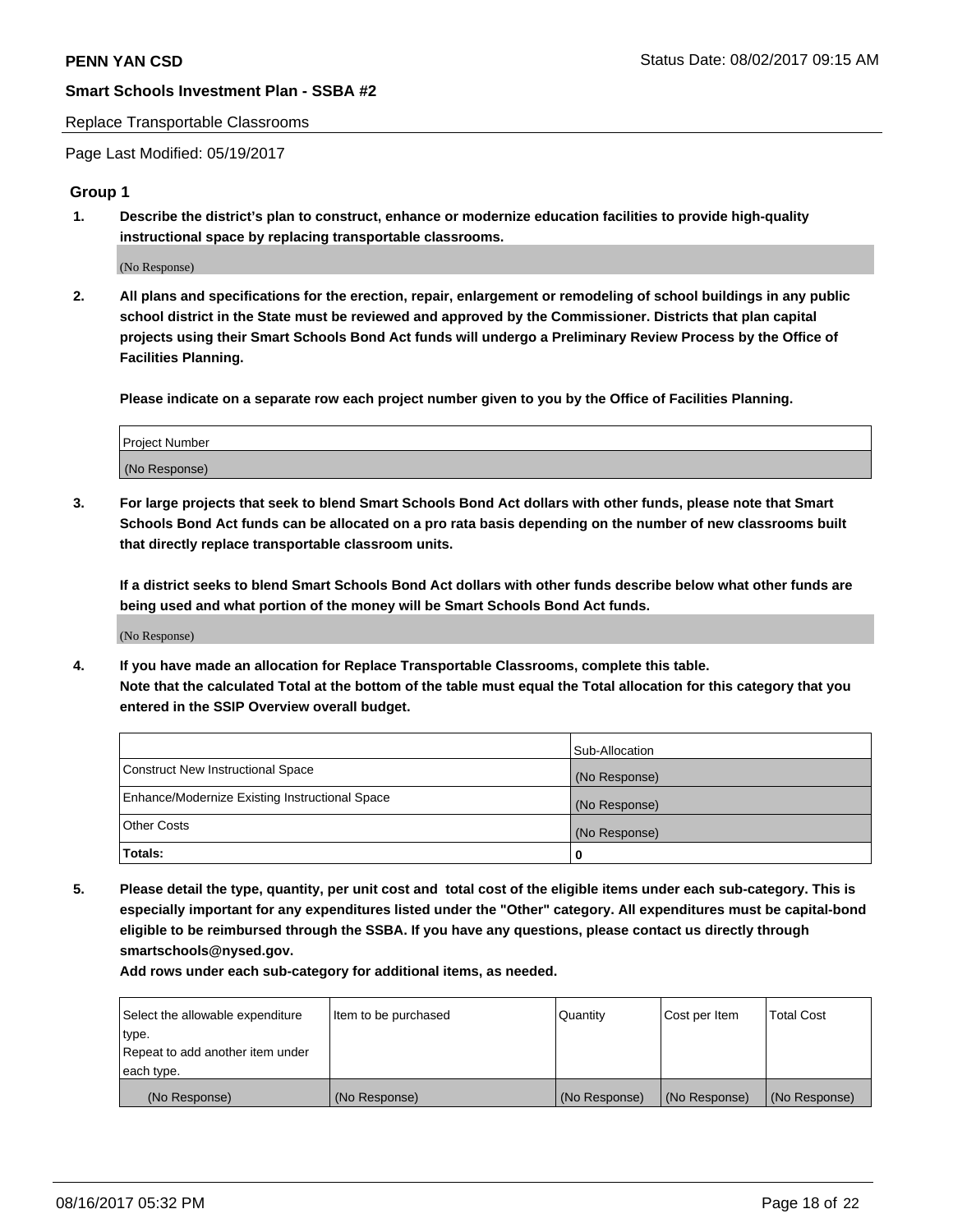### High-Tech Security Features

Page Last Modified: 05/19/2017

## **Group 1**

**1. Describe how you intend to use Smart Schools Bond Act funds to install high-tech security features in school buildings and on school campuses.**

(No Response)

**2. All plans and specifications for the erection, repair, enlargement or remodeling of school buildings in any public school district in the State must be reviewed and approved by the Commissioner. Districts that plan capital projects using their Smart Schools Bond Act funds will undergo a Preliminary Review Process by the Office of Facilities Planning.** 

**Please indicate on a separate row each project number given to you by the Office of Facilities Planning.**

| Project Number |  |
|----------------|--|
|                |  |
|                |  |
|                |  |
| (No Response)  |  |
|                |  |

- **3. Was your project deemed eligible for streamlined Review?**
	- Yes  $\hfill \square$  No
- **4. Include the name and license number of the architect or engineer of record.**

| <b>Name</b>   | License Number |
|---------------|----------------|
| (No Response) | (No Response)  |

**5. If you have made an allocation for High-Tech Security Features, complete this table. Note that the calculated Total at the bottom of the table must equal the Total allocation for this category that you entered in the SSIP Overview overall budget.**

|                                                      | Sub-Allocation |
|------------------------------------------------------|----------------|
| Capital-Intensive Security Project (Standard Review) | (No Response)  |
| Electronic Security System                           | (No Response)  |
| <b>Entry Control System</b>                          | (No Response)  |
| Approved Door Hardening Project                      | (No Response)  |
| <b>Other Costs</b>                                   | (No Response)  |
| Totals:                                              | 0              |

**6. Please detail the type, quantity, per unit cost and total cost of the eligible items under each sub-category. This is especially important for any expenditures listed under the "Other" category. All expenditures must be capital-bond eligible to be reimbursed through the SSBA. If you have any questions, please contact us directly through smartschools@nysed.gov.**

| (No Response)                    | (No Response)        | (No Response) | (No Response) | (No Response)     |
|----------------------------------|----------------------|---------------|---------------|-------------------|
| each type.                       |                      |               |               |                   |
| Repeat to add another item under |                      |               |               |                   |
| type.                            |                      |               |               |                   |
| Select the allowable expenditure | Item to be purchased | Quantity      | Cost per Item | <b>Total Cost</b> |
|                                  |                      |               |               |                   |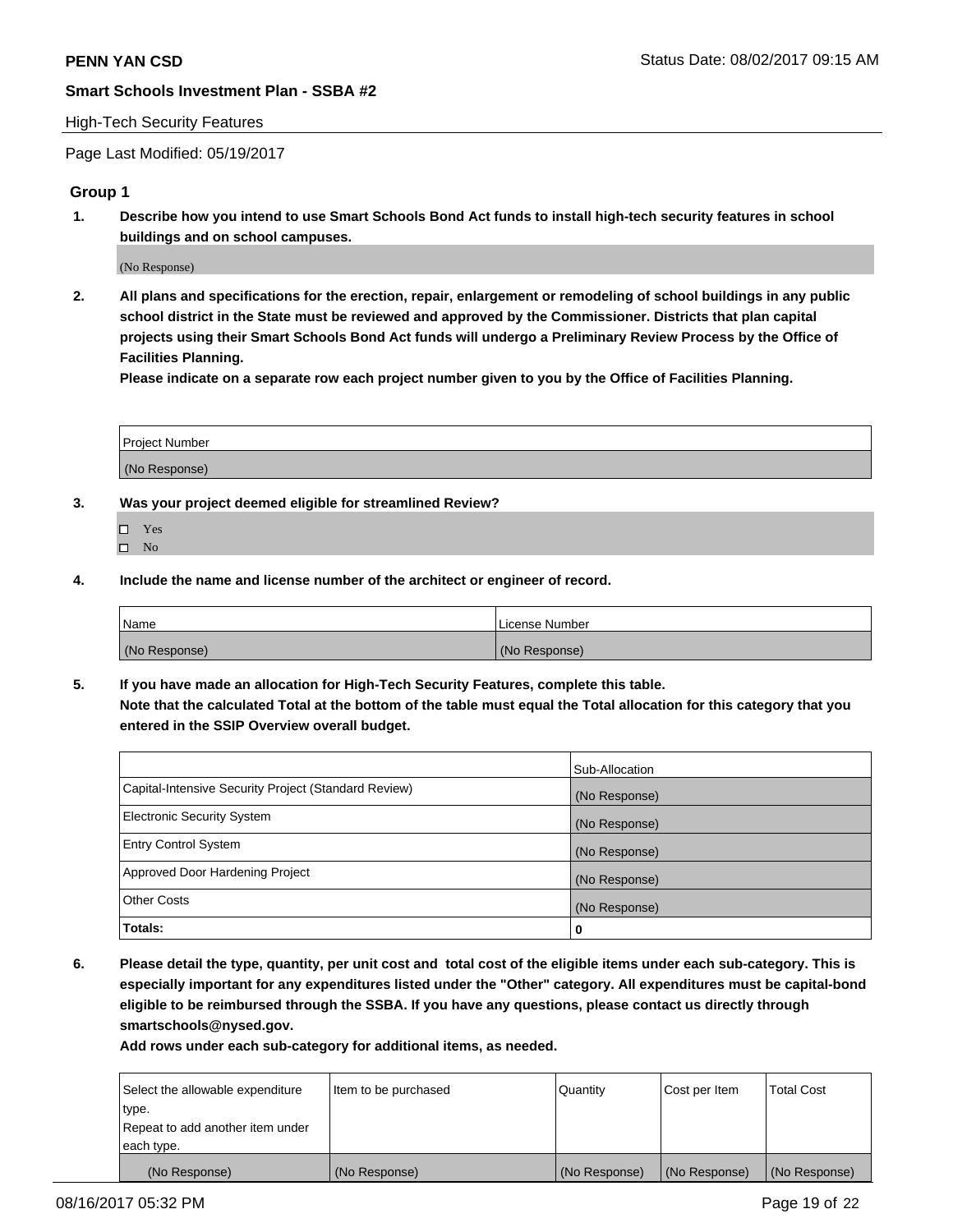# High-Tech Security Features

Page Last Modified: 05/19/2017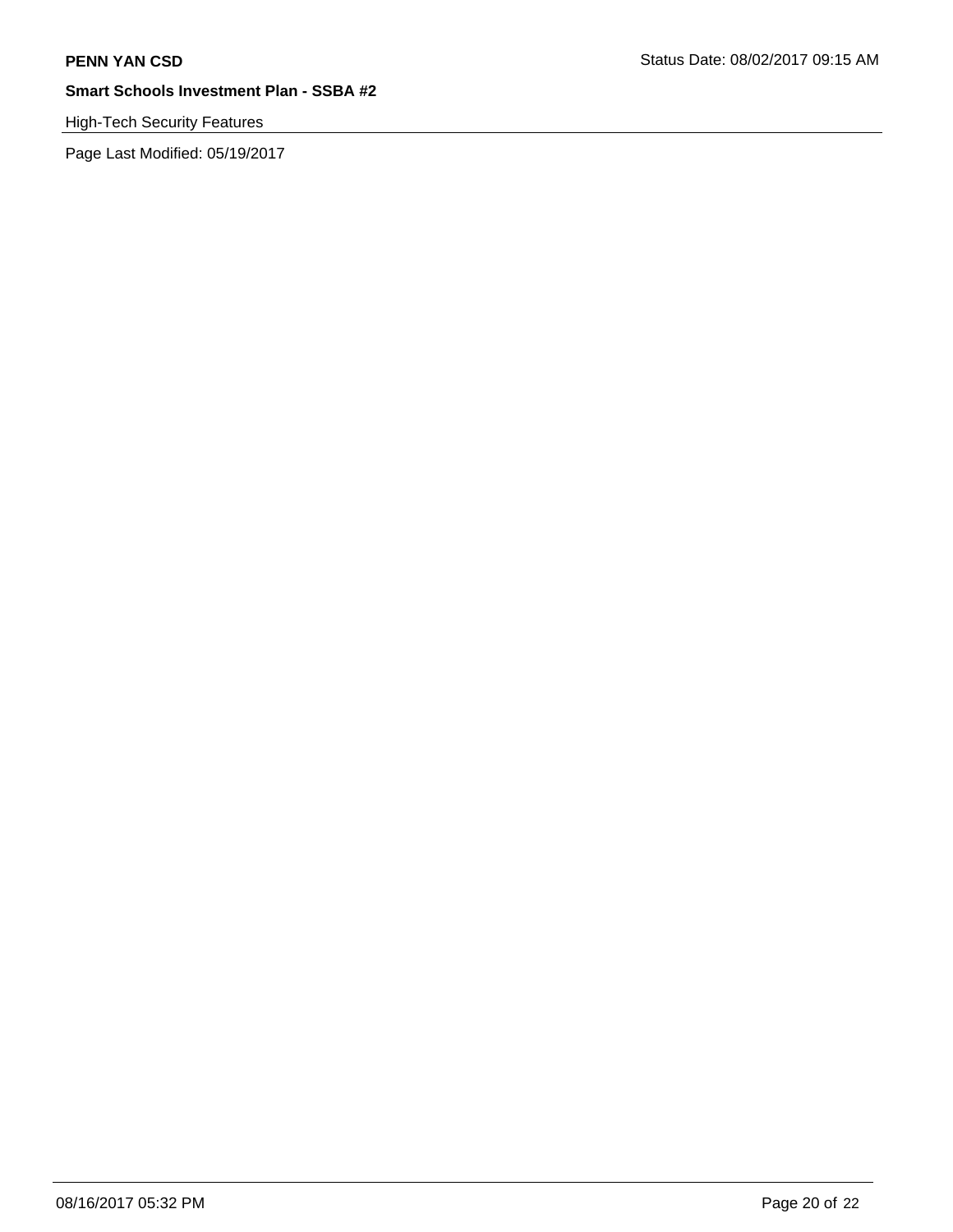Report

Page Last Modified: 05/19/2017